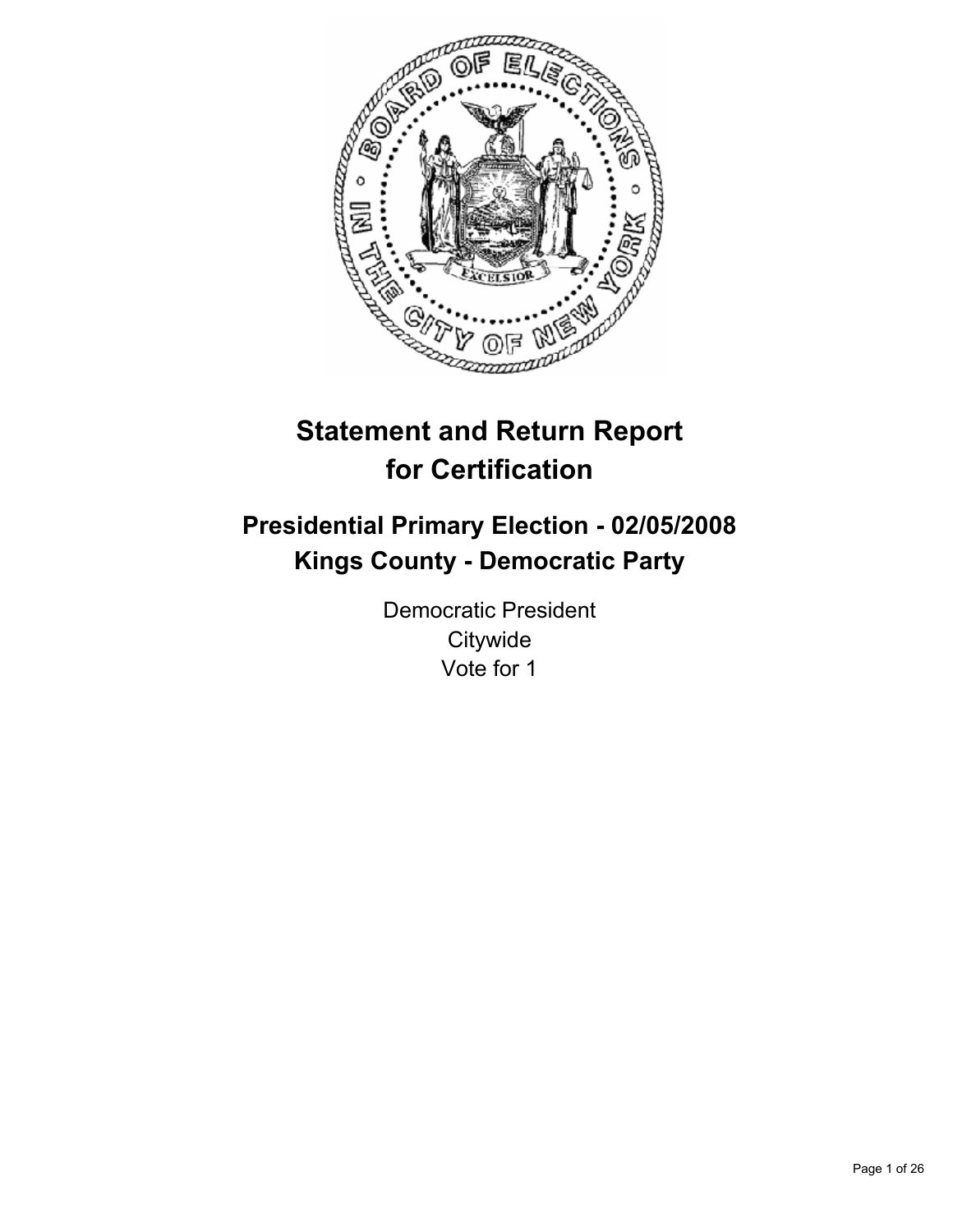

| <b>Assembly District 44</b> |                |
|-----------------------------|----------------|
| <b>EMERGENCY</b>            | 0              |
| ABSENTEE/MILITARY           | 3              |
| <b>FEDERAL</b>              | $\overline{2}$ |
| <b>AFFIDAVIT</b>            | 8              |
| <b>HILLARY CLINTON</b>      | 176            |
| <b>BILL RICHARDSON</b>      | 0              |
| <b>JOE BIDEN</b>            | $\overline{2}$ |
| <b>JOHN EDWARDS</b>         | 8              |
| <b>BARACK OBAMA</b>         | 66             |
| <b>DENNIS J KUCINICH</b>    | $\overline{2}$ |
| <b>Total Votes</b>          | 254            |
| <b>Assembly District 45</b> |                |
| <b>EMERGENCY</b>            | 0              |
| ABSENTEE/MILITARY           | 25             |
| <b>FEDERAL</b>              | $\overline{2}$ |
| <b>AFFIDAVIT</b>            | 9              |
| <b>HILLARY CLINTON</b>      | 696            |
| <b>BILL RICHARDSON</b>      | 5              |
| <b>JOE BIDEN</b>            | 8              |
| <b>JOHN EDWARDS</b>         | 27             |
| <b>BARACK OBAMA</b>         | 190            |
| <b>DENNIS J KUCINICH</b>    | 4              |
| <b>Total Votes</b>          | 930            |
| <b>Assembly District 46</b> |                |
| <b>EMERGENCY</b>            | 6              |
| ABSENTEE/MILITARY           | 241            |
| <b>FEDERAL</b>              | $10$           |
| <b>AFFIDAVIT</b>            | 107            |
| <b>HILLARY CLINTON</b>      | 4,884          |
| <b>BILL RICHARDSON</b>      | 25             |
| <b>JOE BIDEN</b>            | 12             |
| JOHN EDWARDS                | 103            |
| <b>BARACK OBAMA</b>         | 2,099          |
| <b>DENNIS J KUCINICH</b>    | 27             |
| <b>Total Votes</b>          | 7,150          |
|                             |                |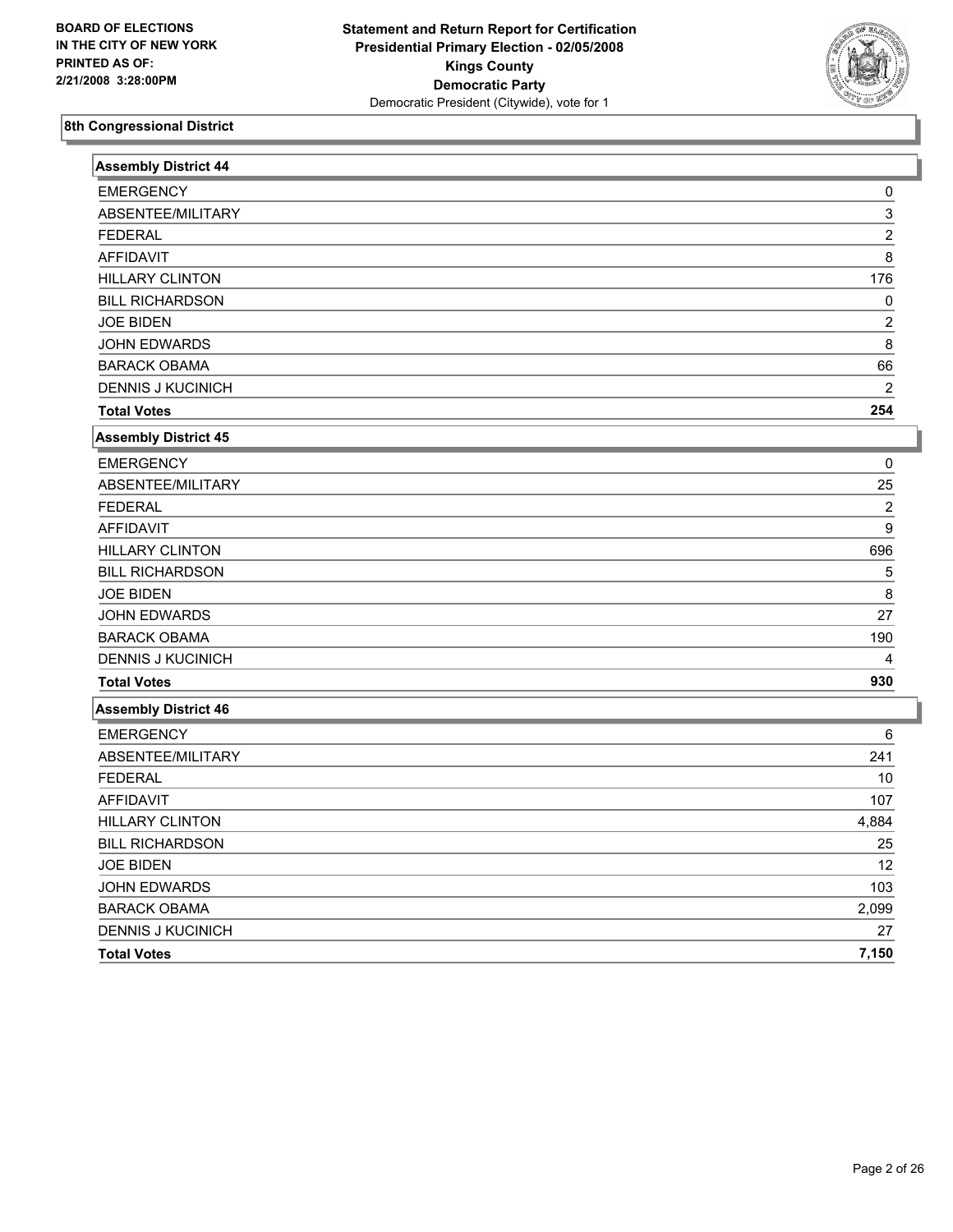

| <b>Assembly District 47</b> |                |
|-----------------------------|----------------|
| <b>EMERGENCY</b>            | 11             |
| ABSENTEE/MILITARY           | 118            |
| <b>FEDERAL</b>              | 22             |
| <b>AFFIDAVIT</b>            | 59             |
| <b>HILLARY CLINTON</b>      | 2,750          |
| <b>BILL RICHARDSON</b>      | 13             |
| <b>JOE BIDEN</b>            | 17             |
| JOHN EDWARDS                | 77             |
| <b>BARACK OBAMA</b>         | 753            |
| <b>DENNIS J KUCINICH</b>    | 17             |
| <b>Total Votes</b>          | 3,627          |
| <b>Assembly District 48</b> |                |
| <b>EMERGENCY</b>            | 6              |
| ABSENTEE/MILITARY           | 48             |
| <b>FEDERAL</b>              | 21             |
| <b>AFFIDAVIT</b>            | 19             |
| <b>HILLARY CLINTON</b>      | 1,649          |
| <b>BILL RICHARDSON</b>      | 56             |
| <b>JOE BIDEN</b>            | 48             |
| JOHN EDWARDS                | 200            |
| <b>BARACK OBAMA</b>         | 576            |
| <b>DENNIS J KUCINICH</b>    | 24             |
| <b>Total Votes</b>          | 2,553          |
| <b>Assembly District 49</b> |                |
| <b>EMERGENCY</b>            | 0              |
| ABSENTEE/MILITARY           | 60             |
| <b>FEDERAL</b>              | $\overline{7}$ |
| <b>AFFIDAVIT</b>            | 34             |
| <b>HILLARY CLINTON</b>      | 1,689          |
| <b>BILL RICHARDSON</b>      | 25             |
| <b>JOE BIDEN</b>            | 26             |
| <b>JOHN EDWARDS</b>         | 86             |
| <b>BARACK OBAMA</b>         | 453            |
| <b>DENNIS J KUCINICH</b>    | 13             |
| <b>Total Votes</b>          | 2,292          |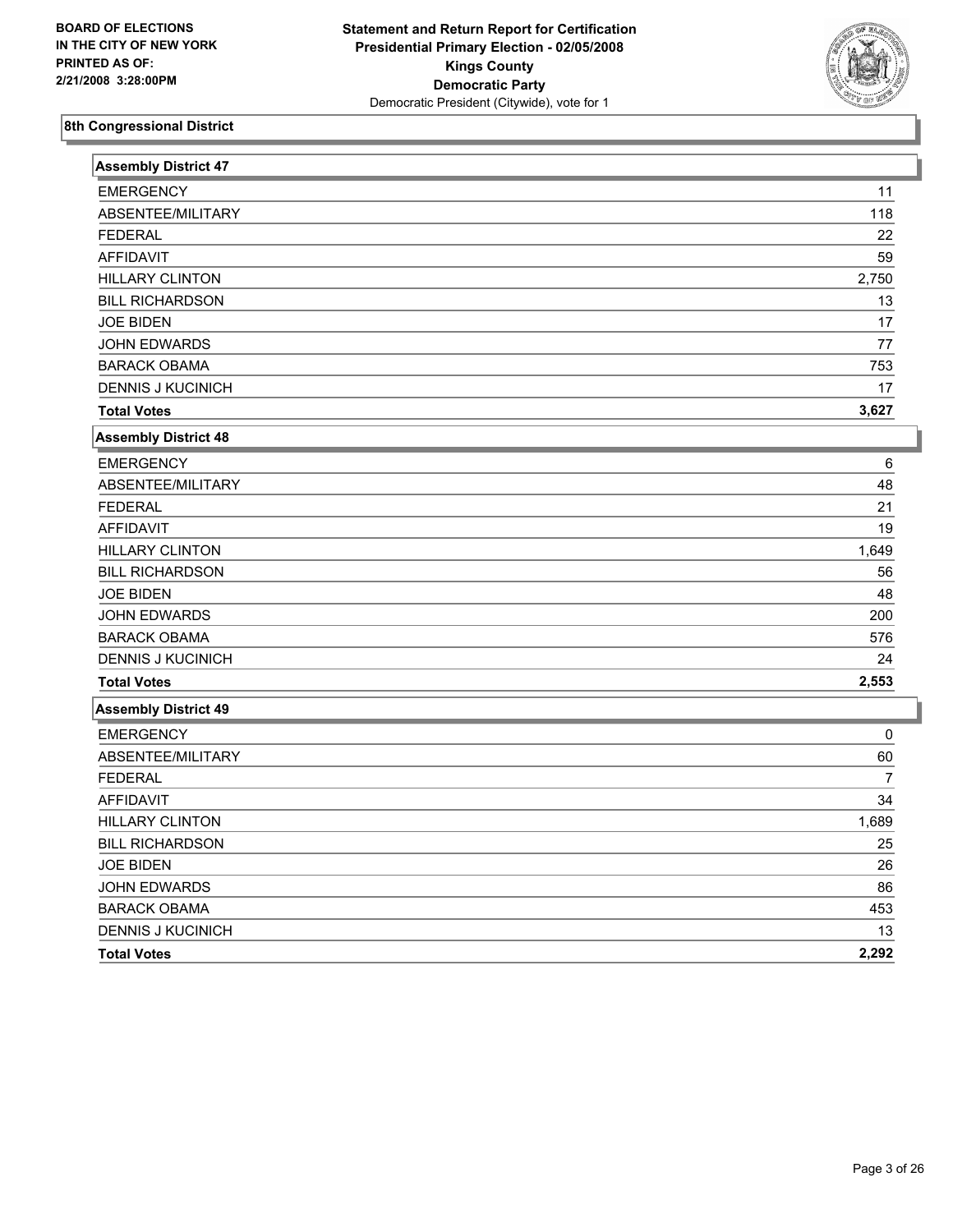

| <b>Assembly District 51</b> |                         |
|-----------------------------|-------------------------|
| <b>EMERGENCY</b>            | 28                      |
| ABSENTEE/MILITARY           | 9                       |
| <b>FEDERAL</b>              | 3                       |
| <b>AFFIDAVIT</b>            | 20                      |
| <b>HILLARY CLINTON</b>      | 479                     |
| <b>BILL RICHARDSON</b>      | 1                       |
| <b>JOE BIDEN</b>            |                         |
| <b>JOHN EDWARDS</b>         | 17                      |
| <b>BARACK OBAMA</b>         | 215                     |
| <b>DENNIS J KUCINICH</b>    | $\overline{2}$          |
| <b>Total Votes</b>          | 715                     |
| <b>Assembly District 52</b> |                         |
| <b>EMERGENCY</b>            | 0                       |
| ABSENTEE/MILITARY           | 0                       |
| <b>FEDERAL</b>              | 0                       |
| <b>AFFIDAVIT</b>            | 0                       |
| <b>HILLARY CLINTON</b>      | 1                       |
| <b>BILL RICHARDSON</b>      | 0                       |
| <b>JOE BIDEN</b>            | $\Omega$                |
| <b>JOHN EDWARDS</b>         | $\Omega$                |
| <b>BARACK OBAMA</b>         | 1                       |
| <b>DENNIS J KUCINICH</b>    | 0                       |
| <b>Total Votes</b>          | $\mathbf 2$             |
| Assembly District 60        |                         |
| <b>EMERGENCY</b>            | $\overline{\mathbf{c}}$ |
| ABSENTEE/MILITARY           | 6                       |
| <b>FEDERAL</b>              | 1                       |
| <b>AFFIDAVIT</b>            | $\overline{7}$          |
| <b>HILLARY CLINTON</b>      | 388                     |
| <b>BILL RICHARDSON</b>      | $\overline{2}$          |
| <b>JOE BIDEN</b>            | $\overline{2}$          |
| JOHN EDWARDS                | 11                      |
| <b>BARACK OBAMA</b>         | 222                     |
| <b>DENNIS J KUCINICH</b>    |                         |
| <b>Total Votes</b>          | 626                     |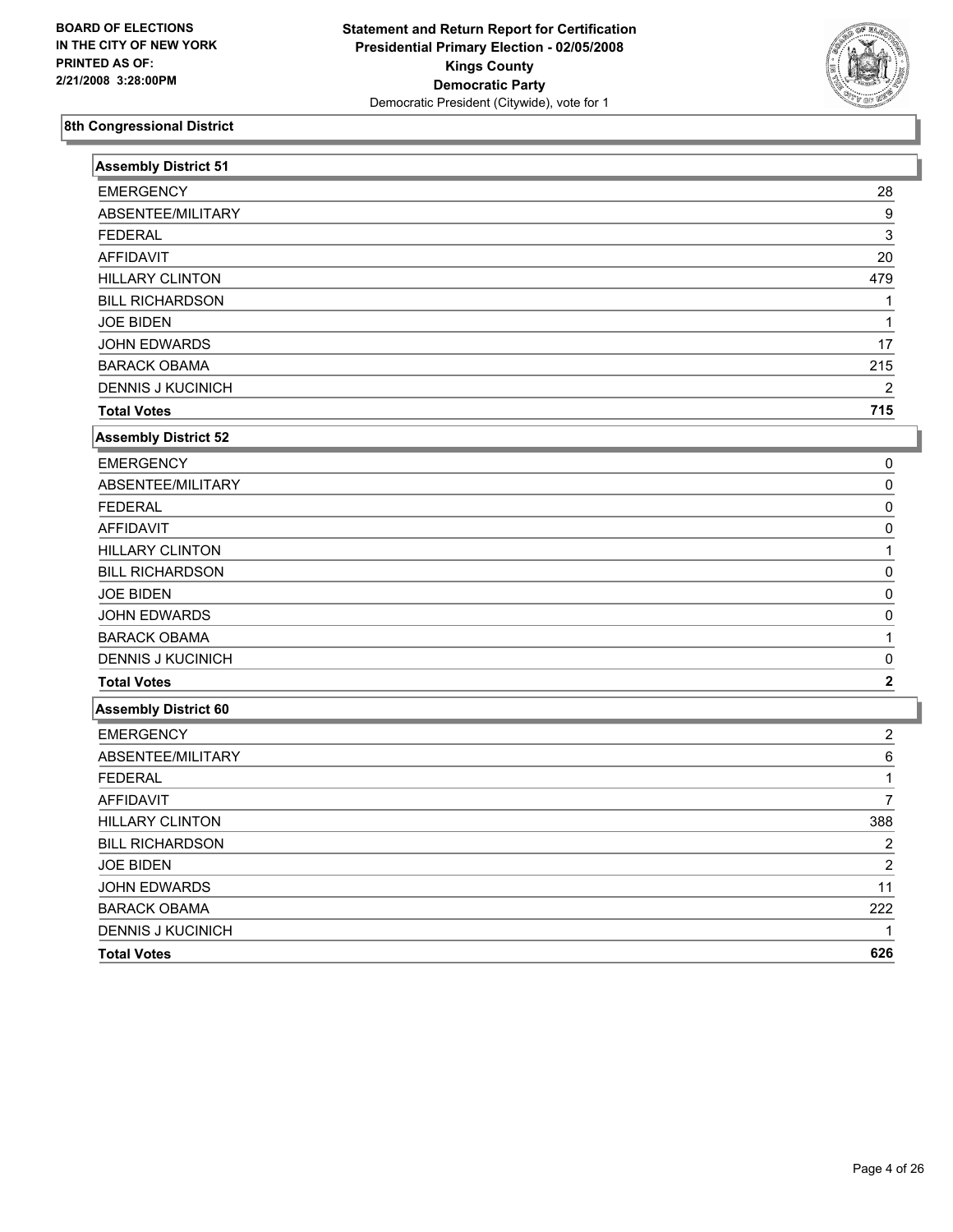

| <b>Total for 8th Congressional District-Kings County</b> |        |
|----------------------------------------------------------|--------|
| <b>EMERGENCY</b>                                         | 53     |
| ABSENTEE/MILITARY                                        | 510    |
| <b>FEDERAL</b>                                           | 68     |
| AFFIDAVIT                                                | 263    |
| <b>HILLARY CLINTON</b>                                   | 12,712 |
| <b>BILL RICHARDSON</b>                                   | 127    |
| <b>JOE BIDEN</b>                                         | 116    |
| <b>JOHN EDWARDS</b>                                      | 529    |
| <b>BARACK OBAMA</b>                                      | 4,575  |
| <b>DENNIS J KUCINICH</b>                                 | 90     |
| <b>Total Votes</b>                                       | 18,149 |
|                                                          |        |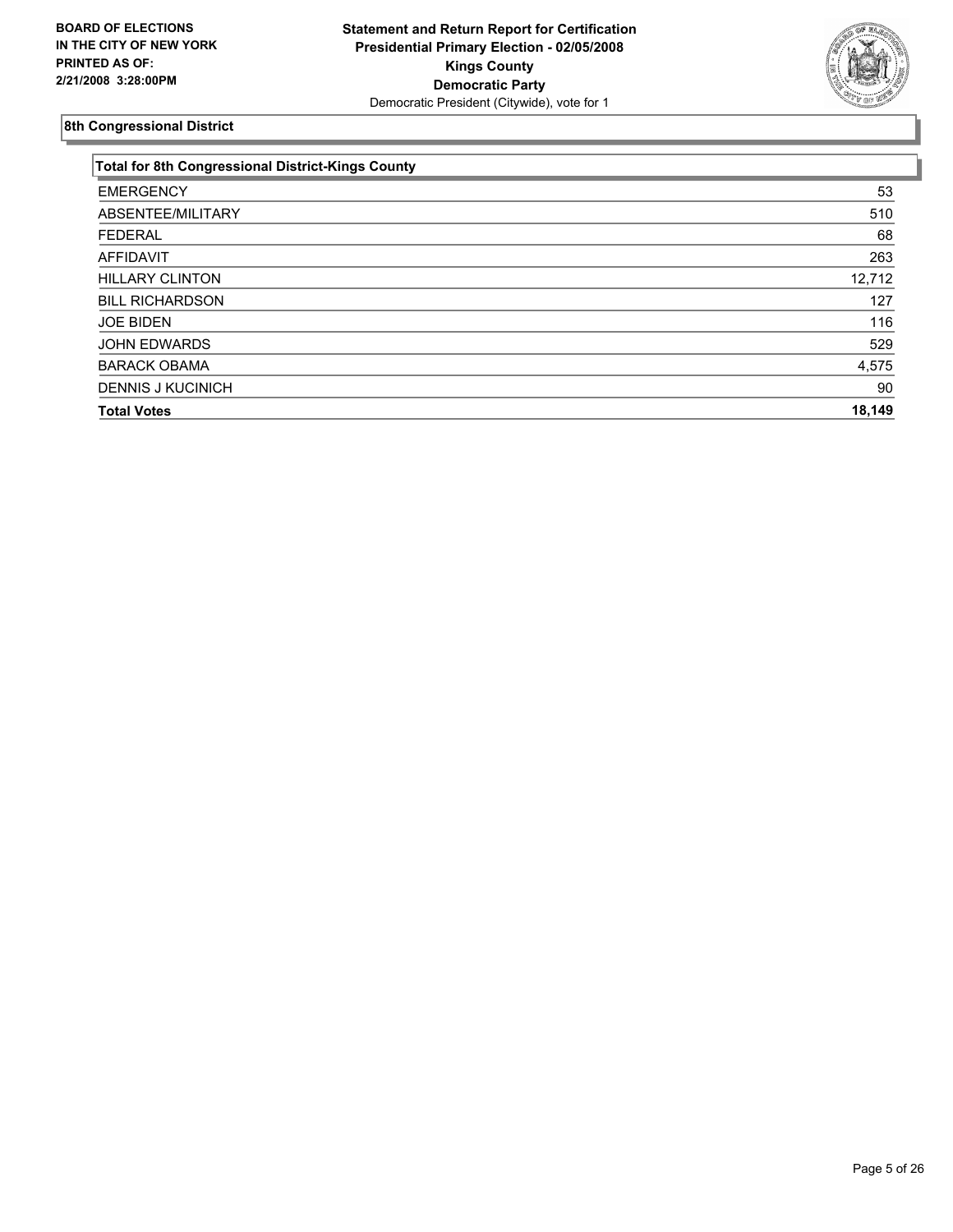

| <b>Assembly District 41</b> |       |
|-----------------------------|-------|
| <b>EMERGENCY</b>            | 94    |
| ABSENTEE/MILITARY           | 140   |
| <b>FEDERAL</b>              | 25    |
| <b>AFFIDAVIT</b>            | 60    |
| <b>HILLARY CLINTON</b>      | 3,490 |
| <b>BILL RICHARDSON</b>      | 16    |
| <b>JOE BIDEN</b>            | 32    |
| <b>JOHN EDWARDS</b>         | 85    |
| <b>BARACK OBAMA</b>         | 1,235 |
| <b>DENNIS J KUCINICH</b>    | 13    |
| <b>Total Votes</b>          | 4,871 |
| <b>Assembly District 44</b> |       |
| <b>EMERGENCY</b>            | 4     |
| ABSENTEE/MILITARY           | 17    |
| <b>FEDERAL</b>              | 3     |
| <b>AFFIDAVIT</b>            | 6     |
| <b>HILLARY CLINTON</b>      | 379   |
| <b>BILL RICHARDSON</b>      | 5     |
| <b>JOE BIDEN</b>            | 3     |
| <b>JOHN EDWARDS</b>         | 13    |
| <b>BARACK OBAMA</b>         | 181   |
| <b>DENNIS J KUCINICH</b>    | 8     |
| <b>Total Votes</b>          | 589   |
| <b>Assembly District 45</b> |       |
| <b>EMERGENCY</b>            | 14    |
| ABSENTEE/MILITARY           | 162   |
| <b>FEDERAL</b>              | 38    |
| <b>AFFIDAVIT</b>            | 51    |
| <b>HILLARY CLINTON</b>      | 3,516 |
| <b>BILL RICHARDSON</b>      | 36    |
| <b>JOE BIDEN</b>            | 38    |
| JOHN EDWARDS                | 90    |
| <b>BARACK OBAMA</b>         | 1,133 |
| <b>DENNIS J KUCINICH</b>    | 26    |
| <b>Total Votes</b>          | 4,839 |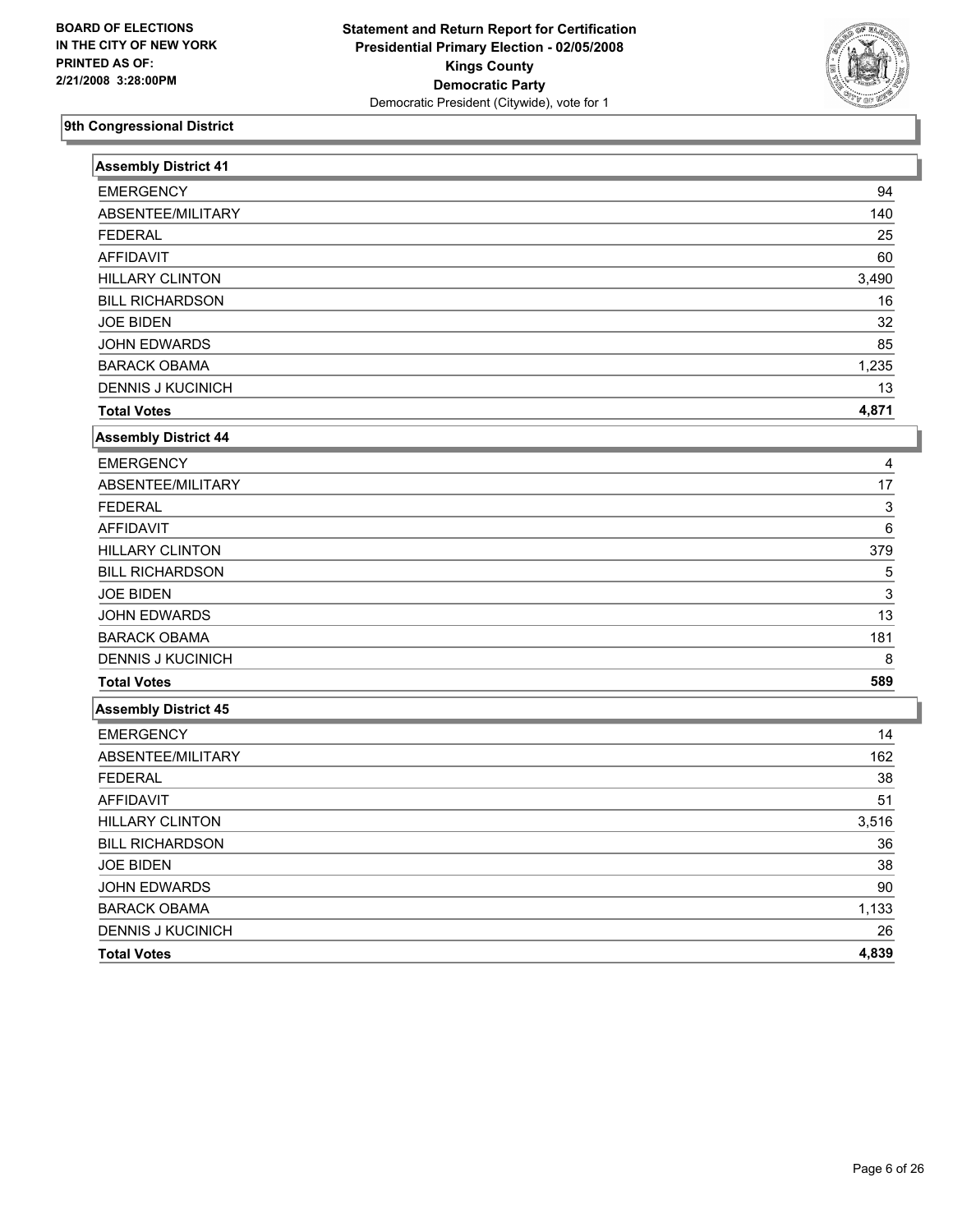

| <b>Assembly District 46</b> |                |
|-----------------------------|----------------|
| <b>EMERGENCY</b>            | 0              |
| ABSENTEE/MILITARY           | $\overline{2}$ |
| <b>FEDERAL</b>              | 0              |
| <b>AFFIDAVIT</b>            | 0              |
| <b>HILLARY CLINTON</b>      | 39             |
| <b>BILL RICHARDSON</b>      | 0              |
| <b>JOE BIDEN</b>            | 0              |
| JOHN EDWARDS                | 0              |
| <b>BARACK OBAMA</b>         | 8              |
| <b>DENNIS J KUCINICH</b>    | 0              |
| <b>Total Votes</b>          | 47             |
| <b>Assembly District 47</b> |                |
| <b>EMERGENCY</b>            | 0              |
| ABSENTEE/MILITARY           | 0              |
| <b>FEDERAL</b>              | 0              |
| <b>AFFIDAVIT</b>            | $\Omega$       |
| <b>HILLARY CLINTON</b>      | 66             |
| <b>BILL RICHARDSON</b>      | $\overline{2}$ |
| <b>JOE BIDEN</b>            | 1              |
| JOHN EDWARDS                | 3              |
| <b>BARACK OBAMA</b>         | 17             |
| <b>DENNIS J KUCINICH</b>    | 1              |
| <b>Total Votes</b>          | 90             |
| <b>Assembly District 48</b> |                |
| <b>EMERGENCY</b>            | 0              |
| ABSENTEE/MILITARY           | 44             |
| <b>FEDERAL</b>              | 5              |
| <b>AFFIDAVIT</b>            | 5              |
| <b>HILLARY CLINTON</b>      | 544            |
| <b>BILL RICHARDSON</b>      | 9              |
| <b>JOE BIDEN</b>            | 8              |
| JOHN EDWARDS                | 34             |
| <b>BARACK OBAMA</b>         | 201            |
| DENNIS J KUCINICH           | 6              |
| <b>Total Votes</b>          | 802            |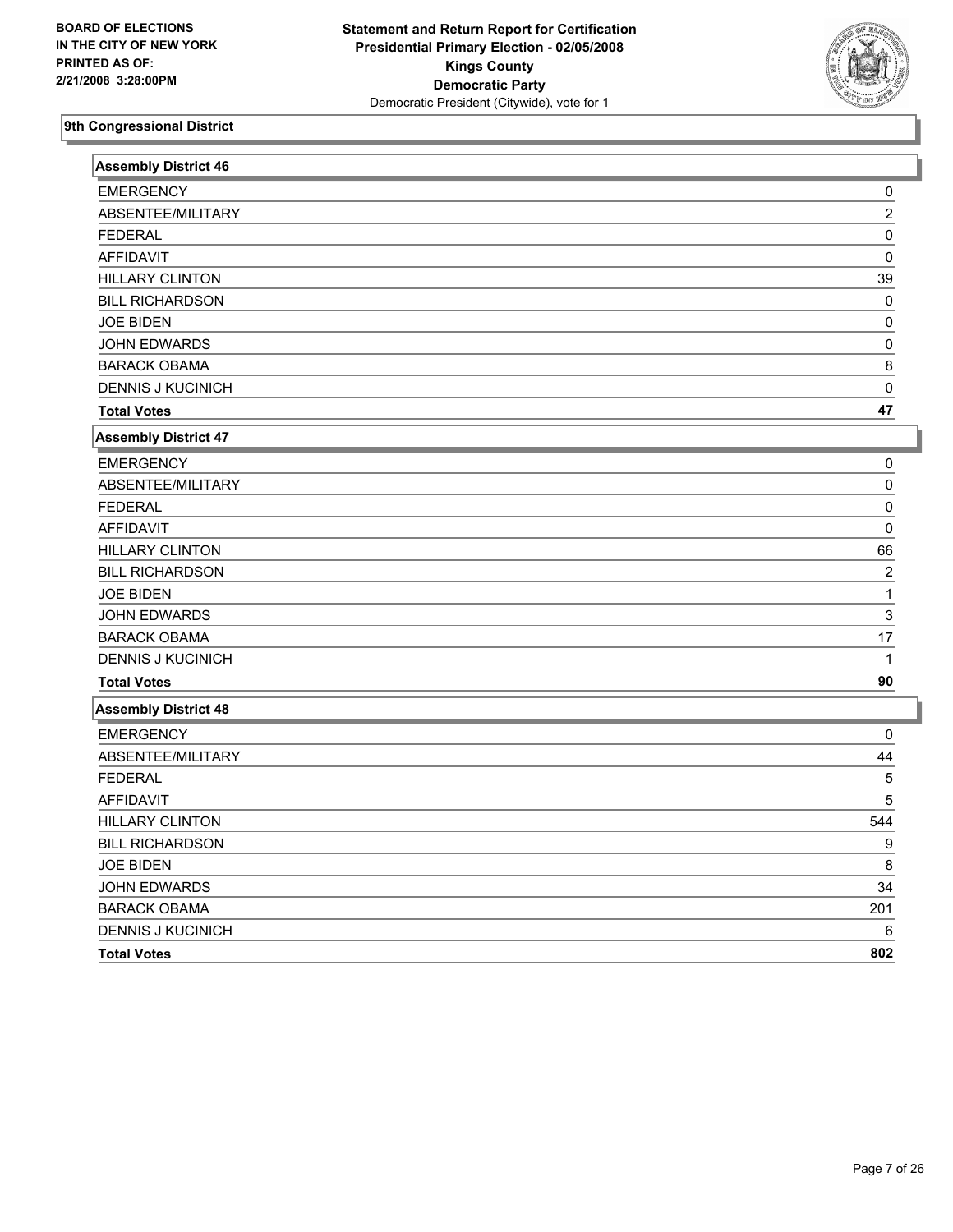

| <b>Assembly District 59</b>                       |        |
|---------------------------------------------------|--------|
| <b>EMERGENCY</b>                                  | 51     |
| ABSENTEE/MILITARY                                 | 112    |
| <b>FEDERAL</b>                                    | 13     |
| <b>AFFIDAVIT</b>                                  | 42     |
| <b>HILLARY CLINTON</b>                            | 2,654  |
| <b>BILL RICHARDSON</b>                            | 17     |
| <b>JOE BIDEN</b>                                  | 20     |
| <b>JOHN EDWARDS</b>                               | 83     |
| <b>BARACK OBAMA</b>                               | 904    |
| <b>DENNIS J KUCINICH</b>                          | 23     |
| <b>Total Votes</b>                                | 3,701  |
| Total for 9th Congressional District-Kings County |        |
| <b>EMERGENCY</b>                                  | 163    |
| ABSENTEE/MILITARY                                 | 477    |
| <b>FEDERAL</b>                                    | 84     |
| <b>AFFIDAVIT</b>                                  | 164    |
| <b>HILLARY CLINTON</b>                            | 10,688 |
| <b>BILL RICHARDSON</b>                            | 85     |
| <b>JOE BIDEN</b>                                  | 102    |
| <b>JOHN EDWARDS</b>                               | 308    |
| <b>BARACK OBAMA</b>                               | 3,679  |
| <b>DENNIS J KUCINICH</b>                          | 77     |
| <b>Total Votes</b>                                | 14,939 |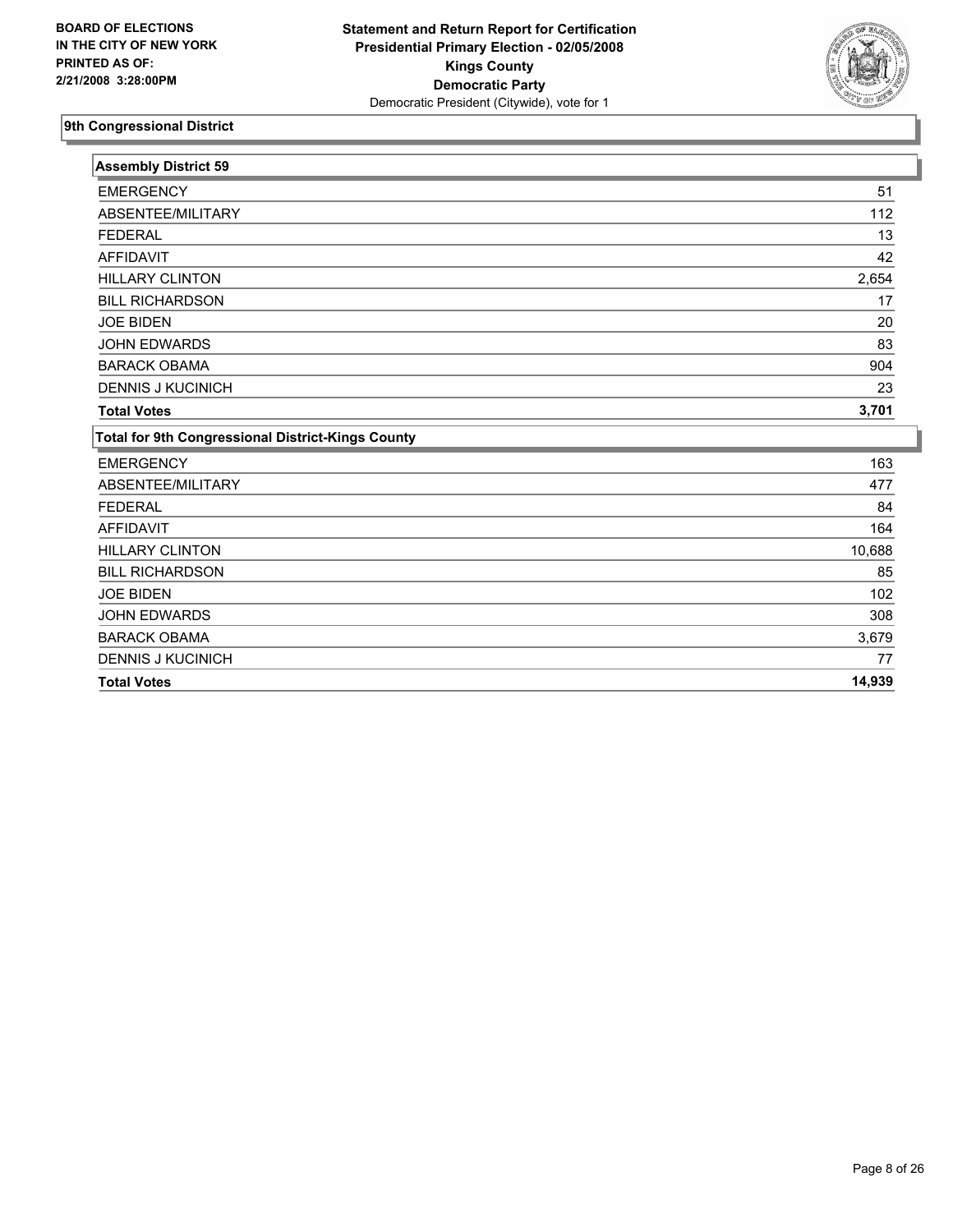

| <b>Assembly District 40</b> |        |
|-----------------------------|--------|
| <b>EMERGENCY</b>            | 92     |
| ABSENTEE/MILITARY           | 121    |
| <b>FEDERAL</b>              | 8      |
| <b>AFFIDAVIT</b>            | 317    |
| <b>HILLARY CLINTON</b>      | 6,608  |
| <b>BILL RICHARDSON</b>      | 16     |
| <b>JOE BIDEN</b>            | 10     |
| <b>JOHN EDWARDS</b>         | 35     |
| <b>BARACK OBAMA</b>         | 8,963  |
| <b>DENNIS J KUCINICH</b>    | 32     |
| <b>Total Votes</b>          | 15,664 |
| <b>Assembly District 41</b> |        |
| <b>EMERGENCY</b>            | 98     |
| ABSENTEE/MILITARY           | 83     |
| <b>FEDERAL</b>              | 16     |
| <b>AFFIDAVIT</b>            | 161    |
| <b>HILLARY CLINTON</b>      | 3,745  |
| <b>BILL RICHARDSON</b>      | 22     |
| <b>JOE BIDEN</b>            | 15     |
| <b>JOHN EDWARDS</b>         | 62     |
| <b>BARACK OBAMA</b>         | 4,440  |
| <b>DENNIS J KUCINICH</b>    | 23     |
| <b>Total Votes</b>          | 8,307  |
| <b>Assembly District 42</b> |        |
| <b>EMERGENCY</b>            | 31     |
| ABSENTEE/MILITARY           | 21     |
| <b>FEDERAL</b>              | 6      |
| <b>AFFIDAVIT</b>            | 16     |
| <b>HILLARY CLINTON</b>      | 681    |
| <b>BILL RICHARDSON</b>      | 11     |
| <b>JOE BIDEN</b>            | 16     |
| JOHN EDWARDS                | 37     |
| <b>BARACK OBAMA</b>         | 451    |
| <b>DENNIS J KUCINICH</b>    | 9      |
| <b>Total Votes</b>          | 1,205  |
|                             |        |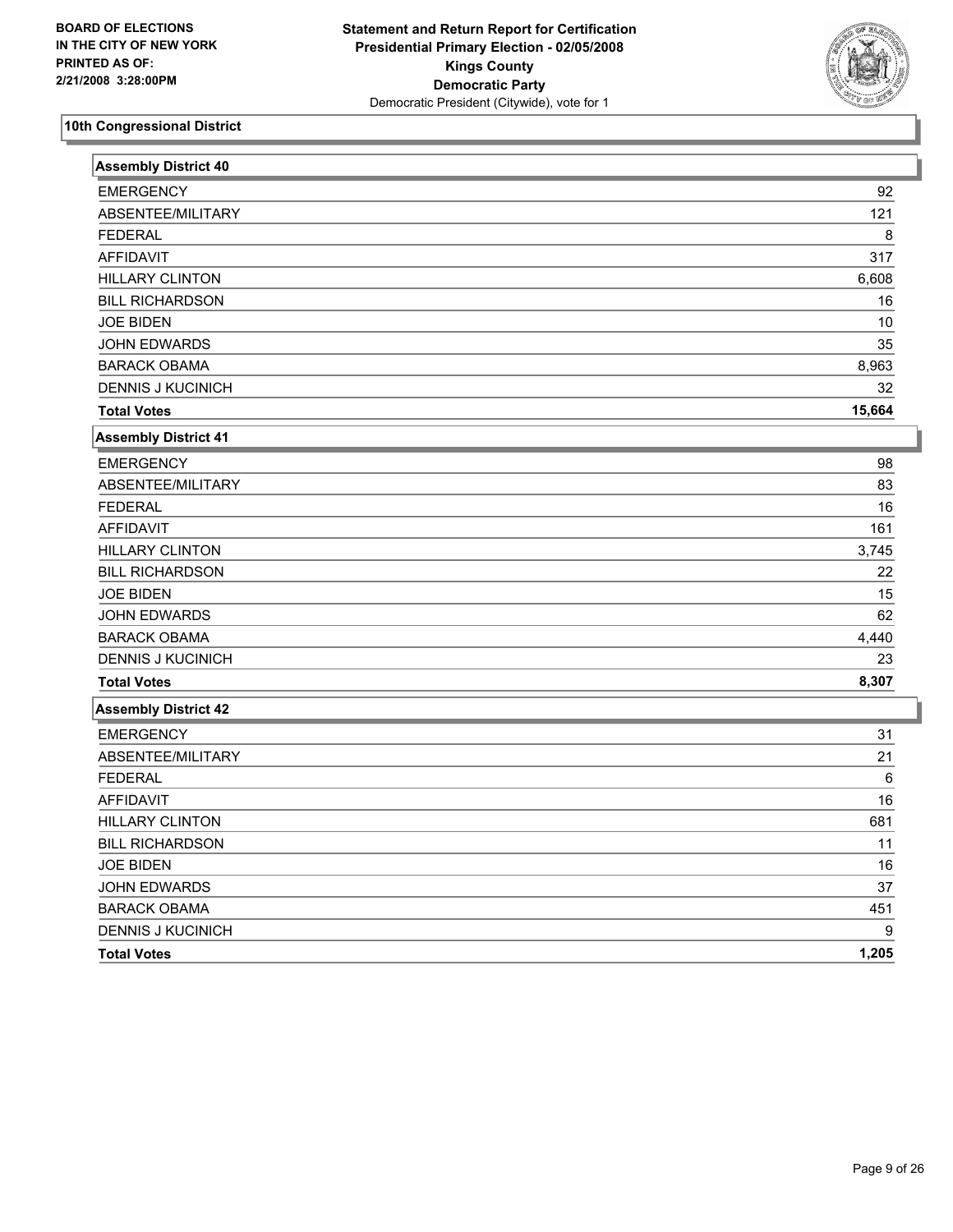

| 0<br>1<br>0<br>$\overline{c}$<br>47<br>1<br>1<br>108<br>1<br>159<br>0<br>5<br>0<br>0<br>49<br>1<br>1<br>3<br>20<br>$\mathbf 0$<br>74<br>71<br>106<br>12<br>186<br>3,877<br>29<br>18<br>74<br>3,168<br>15<br>7,181 | <b>Assembly District 43</b> |  |
|-------------------------------------------------------------------------------------------------------------------------------------------------------------------------------------------------------------------|-----------------------------|--|
|                                                                                                                                                                                                                   | <b>EMERGENCY</b>            |  |
|                                                                                                                                                                                                                   | ABSENTEE/MILITARY           |  |
|                                                                                                                                                                                                                   | <b>FEDERAL</b>              |  |
|                                                                                                                                                                                                                   | <b>AFFIDAVIT</b>            |  |
|                                                                                                                                                                                                                   | <b>HILLARY CLINTON</b>      |  |
|                                                                                                                                                                                                                   | <b>BILL RICHARDSON</b>      |  |
|                                                                                                                                                                                                                   | <b>JOE BIDEN</b>            |  |
|                                                                                                                                                                                                                   | JOHN EDWARDS                |  |
|                                                                                                                                                                                                                   | <b>BARACK OBAMA</b>         |  |
|                                                                                                                                                                                                                   | <b>DENNIS J KUCINICH</b>    |  |
|                                                                                                                                                                                                                   | <b>Total Votes</b>          |  |
|                                                                                                                                                                                                                   | <b>Assembly District 45</b> |  |
|                                                                                                                                                                                                                   | <b>EMERGENCY</b>            |  |
|                                                                                                                                                                                                                   | ABSENTEE/MILITARY           |  |
|                                                                                                                                                                                                                   | <b>FEDERAL</b>              |  |
|                                                                                                                                                                                                                   | <b>AFFIDAVIT</b>            |  |
|                                                                                                                                                                                                                   | <b>HILLARY CLINTON</b>      |  |
|                                                                                                                                                                                                                   | <b>BILL RICHARDSON</b>      |  |
|                                                                                                                                                                                                                   | <b>JOE BIDEN</b>            |  |
|                                                                                                                                                                                                                   | <b>JOHN EDWARDS</b>         |  |
|                                                                                                                                                                                                                   | <b>BARACK OBAMA</b>         |  |
|                                                                                                                                                                                                                   | <b>DENNIS J KUCINICH</b>    |  |
|                                                                                                                                                                                                                   | <b>Total Votes</b>          |  |
|                                                                                                                                                                                                                   | Assembly District 50        |  |
|                                                                                                                                                                                                                   | <b>EMERGENCY</b>            |  |
|                                                                                                                                                                                                                   | ABSENTEE/MILITARY           |  |
|                                                                                                                                                                                                                   | <b>FEDERAL</b>              |  |
|                                                                                                                                                                                                                   | <b>AFFIDAVIT</b>            |  |
|                                                                                                                                                                                                                   | <b>HILLARY CLINTON</b>      |  |
|                                                                                                                                                                                                                   | <b>BILL RICHARDSON</b>      |  |
|                                                                                                                                                                                                                   | <b>JOE BIDEN</b>            |  |
|                                                                                                                                                                                                                   | JOHN EDWARDS                |  |
|                                                                                                                                                                                                                   | <b>BARACK OBAMA</b>         |  |
|                                                                                                                                                                                                                   | DENNIS J KUCINICH           |  |
|                                                                                                                                                                                                                   | <b>Total Votes</b>          |  |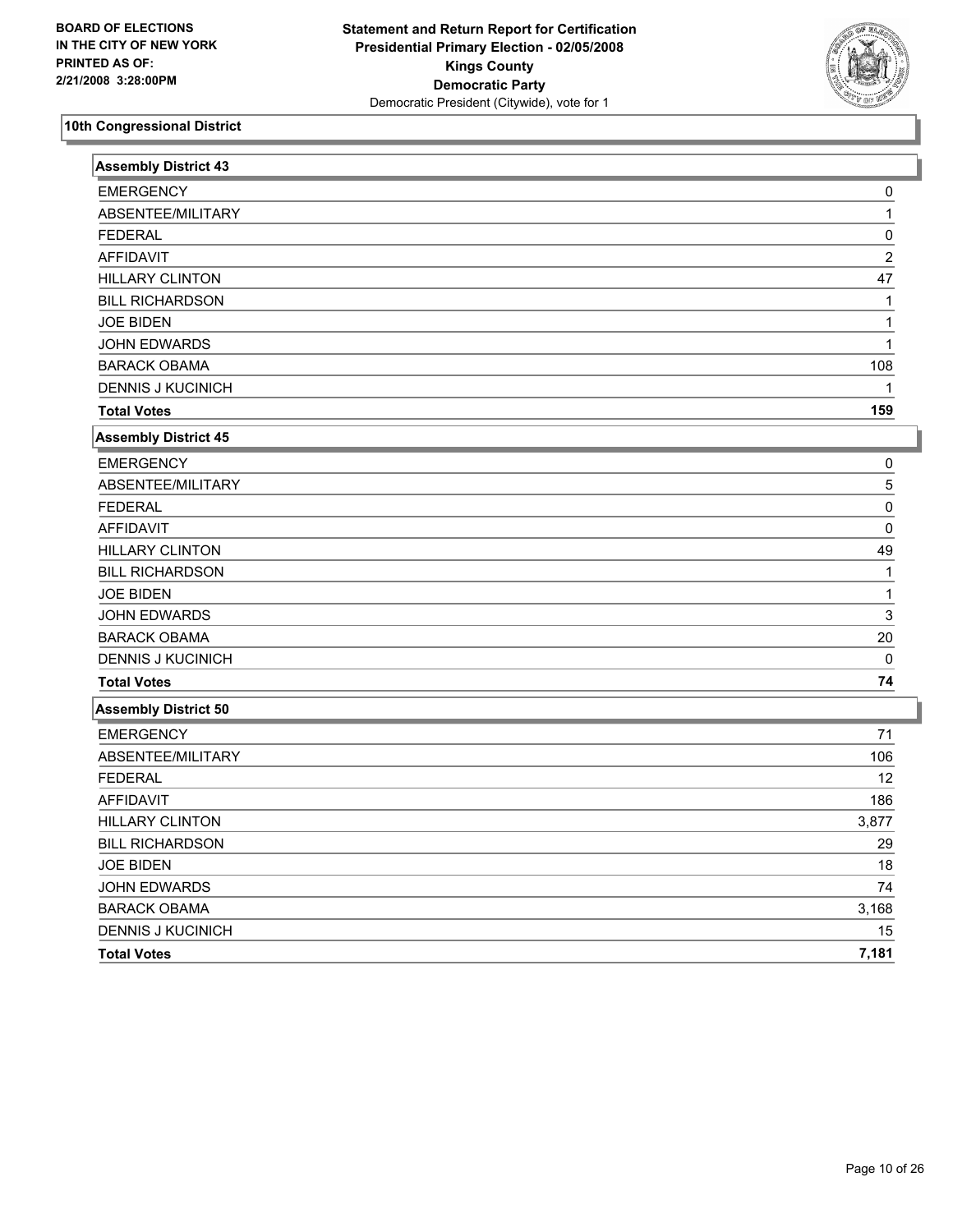

| <b>Assembly District 52</b> |                |
|-----------------------------|----------------|
| <b>EMERGENCY</b>            | 28             |
| ABSENTEE/MILITARY           | 114            |
| <b>FEDERAL</b>              | 34             |
| <b>AFFIDAVIT</b>            | 139            |
| <b>HILLARY CLINTON</b>      | 1,311          |
| <b>BILL RICHARDSON</b>      | 5              |
| <b>JOE BIDEN</b>            | 4              |
| <b>JOHN EDWARDS</b>         | 28             |
| <b>BARACK OBAMA</b>         | 2,031          |
| <b>DENNIS J KUCINICH</b>    | 13             |
| <b>Total Votes</b>          | 3,392          |
| Assembly District 53        |                |
| <b>EMERGENCY</b>            | 10             |
| ABSENTEE/MILITARY           | 23             |
| <b>FEDERAL</b>              | $\mathbf{0}$   |
| <b>AFFIDAVIT</b>            | 16             |
| <b>HILLARY CLINTON</b>      | 651            |
| <b>BILL RICHARDSON</b>      | 1              |
| <b>JOE BIDEN</b>            |                |
| <b>JOHN EDWARDS</b>         | $\overline{7}$ |
| <b>BARACK OBAMA</b>         | 472            |
| DENNIS J KUCINICH           |                |
| <b>Total Votes</b>          | 1,133          |
| Assembly District 54        |                |
| <b>EMERGENCY</b>            | 62             |
| ABSENTEE/MILITARY           | 25             |
| <b>FEDERAL</b>              | 3              |
| <b>AFFIDAVIT</b>            | 130            |
| <b>HILLARY CLINTON</b>      | 2,254          |
| <b>BILL RICHARDSON</b>      | $\overline{7}$ |
| <b>JOE BIDEN</b>            | 0              |
| JOHN EDWARDS                | 9              |
| <b>BARACK OBAMA</b>         | 1,875          |
| <b>DENNIS J KUCINICH</b>    | 7              |
| <b>Total Votes</b>          | 4,152          |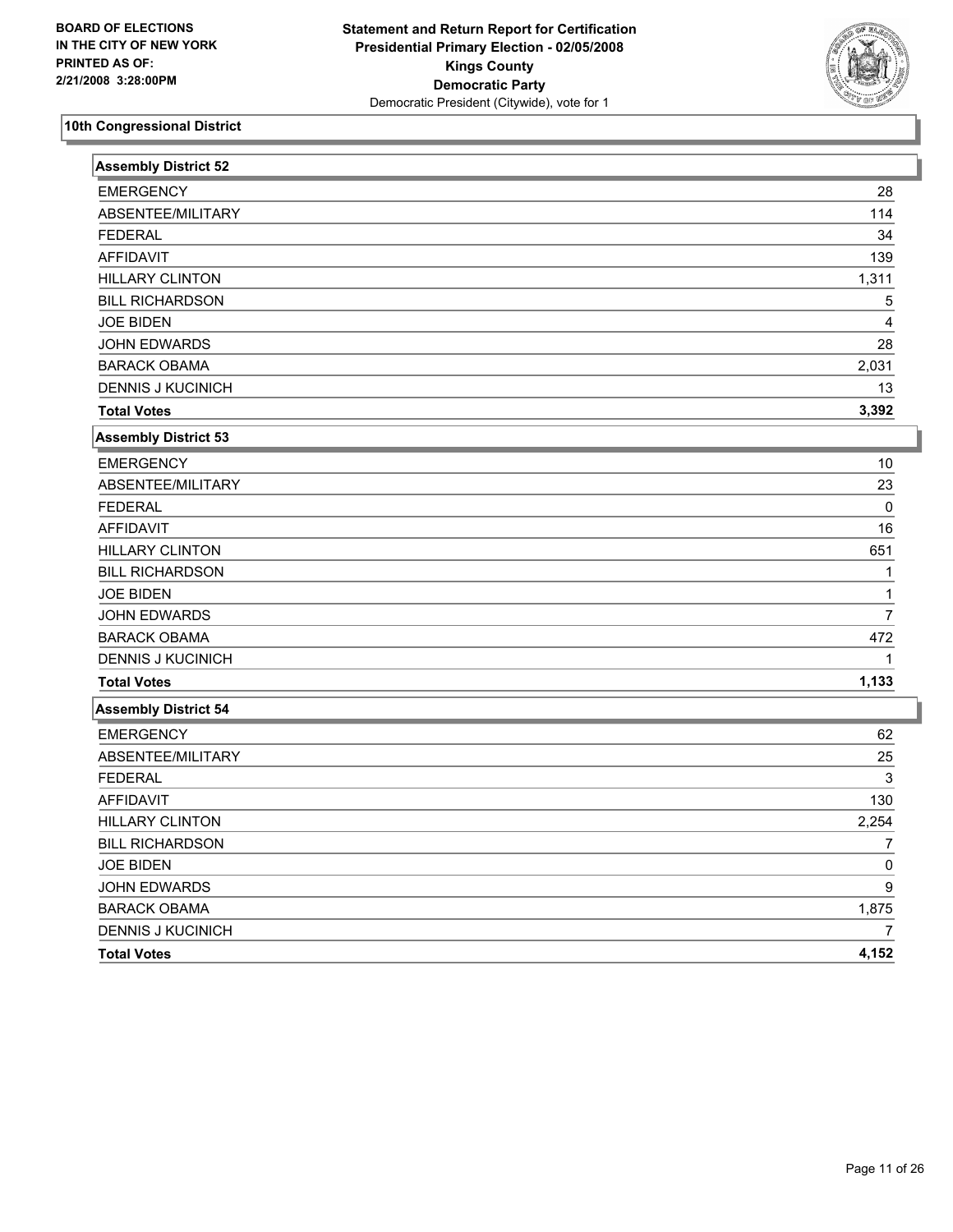

| Assembly District 55        |                |
|-----------------------------|----------------|
| <b>EMERGENCY</b>            | 21             |
| ABSENTEE/MILITARY           | 62             |
| <b>FEDERAL</b>              | 4              |
| <b>AFFIDAVIT</b>            | 221            |
| <b>HILLARY CLINTON</b>      | 3,073          |
| <b>BILL RICHARDSON</b>      | 11             |
| <b>JOE BIDEN</b>            | 1              |
| <b>JOHN EDWARDS</b>         | 12             |
| <b>BARACK OBAMA</b>         | 4,505          |
| <b>DENNIS J KUCINICH</b>    | 6              |
| <b>Total Votes</b>          | 7,608          |
| <b>Assembly District 56</b> |                |
| <b>EMERGENCY</b>            | 201            |
| ABSENTEE/MILITARY           | 145            |
| <b>FEDERAL</b>              | $\overline{7}$ |
| <b>AFFIDAVIT</b>            | 485            |
| <b>HILLARY CLINTON</b>      | 4,302          |
| <b>BILL RICHARDSON</b>      | 18             |
| <b>JOE BIDEN</b>            | 12             |
| JOHN EDWARDS                | 38             |
| <b>BARACK OBAMA</b>         | 8,890          |
| <b>DENNIS J KUCINICH</b>    | 23             |
| <b>Total Votes</b>          | 13,283         |
| Assembly District 57        |                |
| <b>EMERGENCY</b>            | 9              |
| ABSENTEE/MILITARY           | 168            |
| <b>FEDERAL</b>              | 26             |
| <b>AFFIDAVIT</b>            | 346            |
| <b>HILLARY CLINTON</b>      | 3,227          |
| <b>BILL RICHARDSON</b>      | 8              |
| <b>JOE BIDEN</b>            | $\overline{7}$ |
| <b>JOHN EDWARDS</b>         | 32             |
| <b>BARACK OBAMA</b>         | 8,180          |
| <b>DENNIS J KUCINICH</b>    | 25             |
| <b>Total Votes</b>          | 11,479         |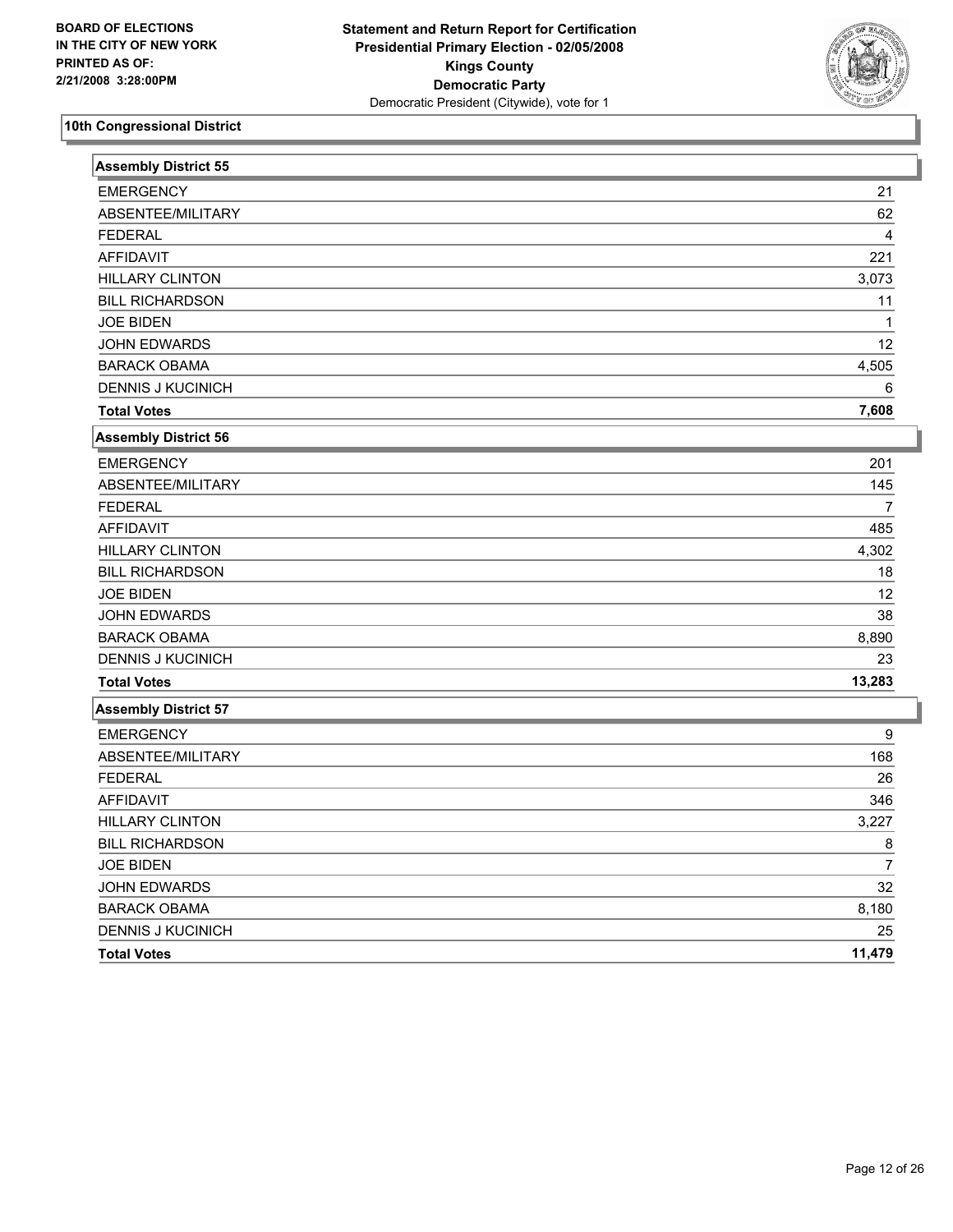

| <b>Assembly District 58</b>                        |        |
|----------------------------------------------------|--------|
| <b>EMERGENCY</b>                                   | 83     |
| ABSENTEE/MILITARY                                  | 207    |
| <b>FEDERAL</b>                                     | 8      |
| <b>AFFIDAVIT</b>                                   | 152    |
| <b>HILLARY CLINTON</b>                             | 3,192  |
| <b>BILL RICHARDSON</b>                             | 21     |
| <b>JOE BIDEN</b>                                   | 12     |
| <b>JOHN EDWARDS</b>                                | 25     |
| <b>BARACK OBAMA</b>                                | 4,299  |
| <b>DENNIS J KUCINICH</b>                           | 13     |
| <b>Total Votes</b>                                 | 7,562  |
| <b>Assembly District 59</b>                        |        |
| <b>EMERGENCY</b>                                   | 159    |
| ABSENTEE/MILITARY                                  | 85     |
| <b>FEDERAL</b>                                     | 8      |
| <b>AFFIDAVIT</b>                                   | 270    |
| <b>HILLARY CLINTON</b>                             | 4,700  |
| <b>BILL RICHARDSON</b>                             | 12     |
| <b>JOE BIDEN</b>                                   | 11     |
| JOHN EDWARDS                                       | 41     |
| <b>BARACK OBAMA</b>                                | 5,184  |
| <b>DENNIS J KUCINICH</b>                           | 20     |
| <b>Total Votes</b>                                 | 9,968  |
| Total for 10th Congressional District-Kings County |        |
| <b>EMERGENCY</b>                                   | 865    |
| ABSENTEE/MILITARY                                  | 1,166  |
| <b>FEDERAL</b>                                     | 132    |
| <b>AFFIDAVIT</b>                                   | 2,441  |
| <b>HILLARY CLINTON</b>                             | 37,717 |
| <b>BILL RICHARDSON</b>                             | 163    |
| <b>JOE BIDEN</b>                                   | 109    |
| JOHN EDWARDS                                       | 404    |
| <b>BARACK OBAMA</b>                                | 52,586 |
| <b>DENNIS J KUCINICH</b>                           | 188    |
| <b>Total Votes</b>                                 | 91,167 |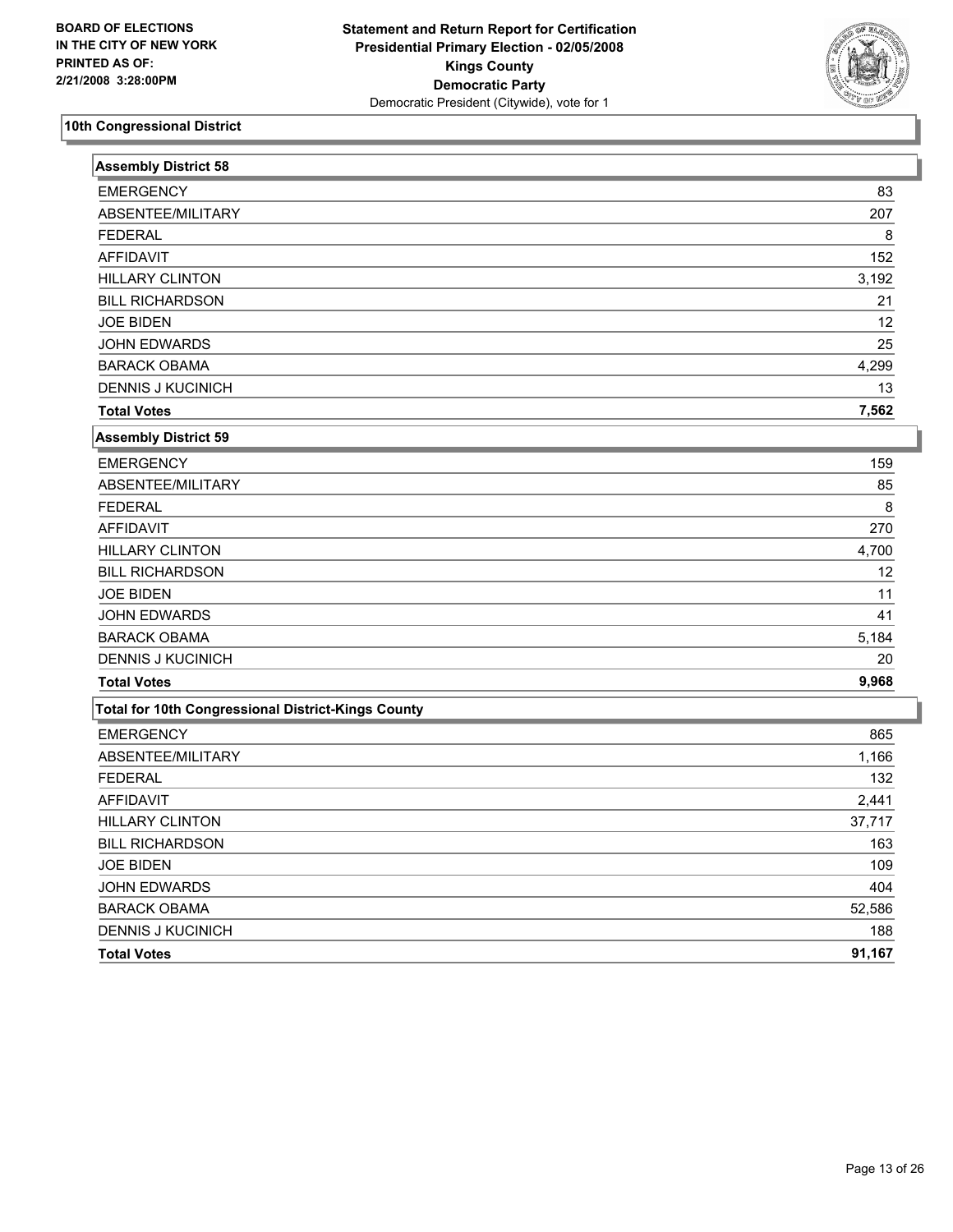

| <b>Assembly District 40</b> |                |
|-----------------------------|----------------|
| <b>EMERGENCY</b>            | 4              |
| ABSENTEE/MILITARY           | 9              |
| <b>FEDERAL</b>              | 0              |
| <b>AFFIDAVIT</b>            | 18             |
| <b>HILLARY CLINTON</b>      | 414            |
| <b>BILL RICHARDSON</b>      | $\overline{2}$ |
| <b>JOE BIDEN</b>            | 1              |
| JOHN EDWARDS                |                |
| <b>BARACK OBAMA</b>         | 570            |
| <b>DENNIS J KUCINICH</b>    | $\mathbf{0}$   |
| <b>Total Votes</b>          | 988            |
| <b>Assembly District 41</b> |                |
| <b>EMERGENCY</b>            | 0              |
| ABSENTEE/MILITARY           | 17             |
| <b>FEDERAL</b>              | 3              |
| <b>AFFIDAVIT</b>            | 21             |
| <b>HILLARY CLINTON</b>      | 693            |
| <b>BILL RICHARDSON</b>      | 1              |
| <b>JOE BIDEN</b>            | $\overline{c}$ |
| <b>JOHN EDWARDS</b>         | 5              |
| <b>BARACK OBAMA</b>         | 771            |
| <b>DENNIS J KUCINICH</b>    | $\Omega$       |
| <b>Total Votes</b>          | 1,472          |
| <b>Assembly District 42</b> |                |
| <b>EMERGENCY</b>            | 185            |
| ABSENTEE/MILITARY           | 147            |
| <b>FEDERAL</b>              | 29             |
| <b>AFFIDAVIT</b>            | 374            |
| <b>HILLARY CLINTON</b>      | 5,778          |
| <b>BILL RICHARDSON</b>      | 17             |
| <b>JOE BIDEN</b>            | 8              |
| <b>JOHN EDWARDS</b>         | 62             |
| <b>BARACK OBAMA</b>         | 6,529          |
| <b>DENNIS J KUCINICH</b>    | 20             |
| <b>Total Votes</b>          | 12,414         |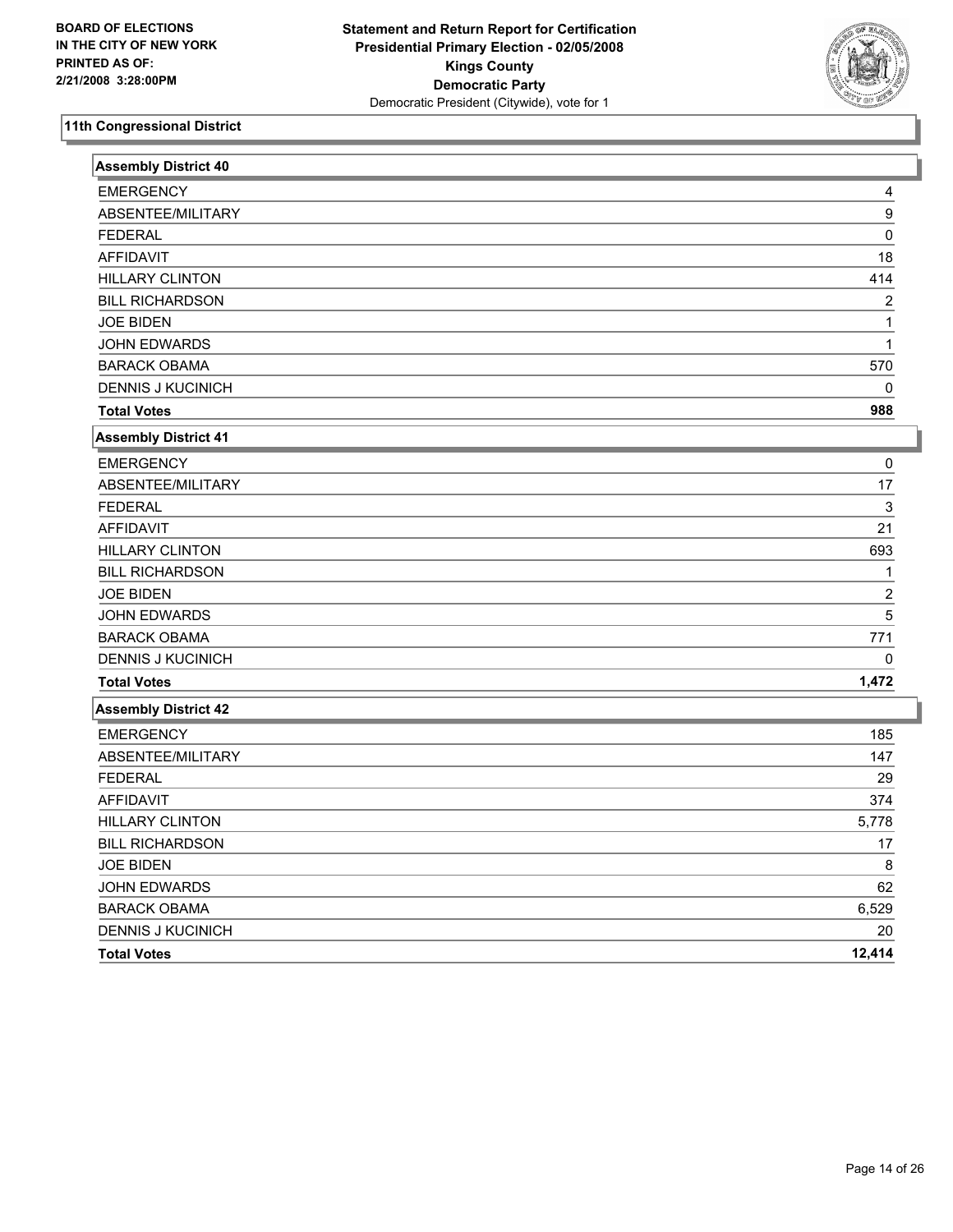

| <b>Assembly District 43</b> |        |
|-----------------------------|--------|
| <b>EMERGENCY</b>            | 119    |
| ABSENTEE/MILITARY           | 258    |
| <b>FEDERAL</b>              | 22     |
| <b>AFFIDAVIT</b>            | 431    |
| <b>HILLARY CLINTON</b>      | 6,733  |
| <b>BILL RICHARDSON</b>      | 14     |
| <b>JOE BIDEN</b>            | 8      |
| JOHN EDWARDS                | 73     |
| <b>BARACK OBAMA</b>         | 9,593  |
| <b>DENNIS J KUCINICH</b>    | 24     |
| <b>Total Votes</b>          | 16,445 |
| <b>Assembly District 44</b> |        |
| <b>EMERGENCY</b>            | 209    |
| ABSENTEE/MILITARY           | 295    |
| <b>FEDERAL</b>              | 60     |
| <b>AFFIDAVIT</b>            | 404    |
| <b>HILLARY CLINTON</b>      | 7,100  |
| <b>BILL RICHARDSON</b>      | 29     |
| <b>JOE BIDEN</b>            | 38     |
| <b>JOHN EDWARDS</b>         | 240    |
| <b>BARACK OBAMA</b>         | 7,572  |
| <b>DENNIS J KUCINICH</b>    | 93     |
| <b>Total Votes</b>          | 15,072 |
| <b>Assembly District 45</b> |        |
| <b>EMERGENCY</b>            | 16     |
| ABSENTEE/MILITARY           | 32     |
| <b>FEDERAL</b>              | 5      |
| <b>AFFIDAVIT</b>            | 9      |
| <b>HILLARY CLINTON</b>      | 605    |
| <b>BILL RICHARDSON</b>      | 11     |
| <b>JOE BIDEN</b>            | 13     |
| <b>JOHN EDWARDS</b>         | 61     |
| <b>BARACK OBAMA</b>         | 213    |
| <b>DENNIS J KUCINICH</b>    | 8      |
| <b>Total Votes</b>          | 911    |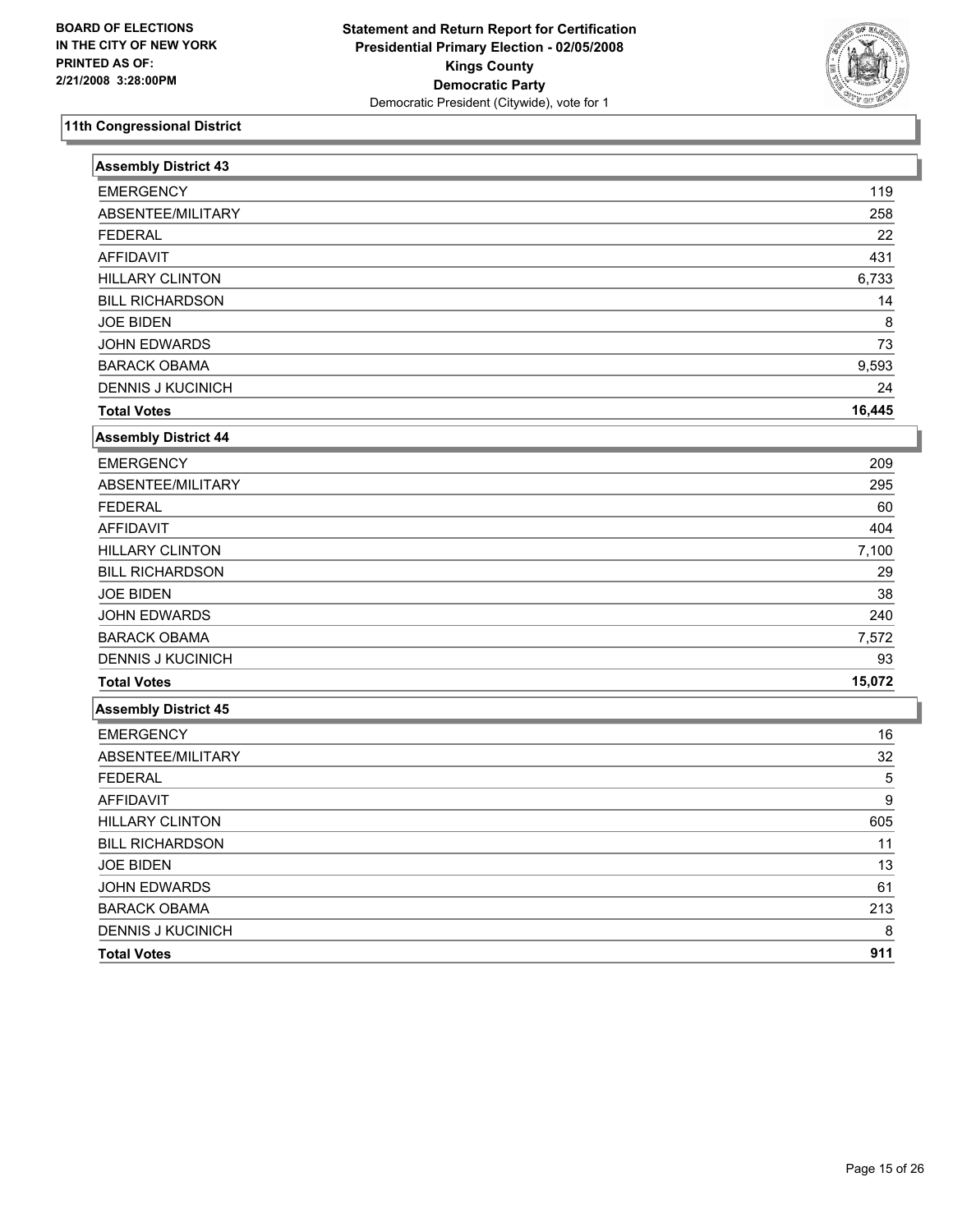

| <b>Assembly District 48</b> |                         |
|-----------------------------|-------------------------|
| <b>EMERGENCY</b>            | 0                       |
| ABSENTEE/MILITARY           | 20                      |
| <b>FEDERAL</b>              | 18                      |
| <b>AFFIDAVIT</b>            | 9                       |
| <b>HILLARY CLINTON</b>      | 453                     |
| <b>BILL RICHARDSON</b>      | 15                      |
| <b>JOE BIDEN</b>            | 15                      |
| JOHN EDWARDS                | 44                      |
| <b>BARACK OBAMA</b>         | 182                     |
| <b>DENNIS J KUCINICH</b>    | $\overline{\mathbf{4}}$ |
| <b>Total Votes</b>          | 713                     |
| <b>Assembly District 52</b> |                         |
| <b>EMERGENCY</b>            | 126                     |
| ABSENTEE/MILITARY           | 369                     |
| <b>FEDERAL</b>              | 126                     |
| <b>AFFIDAVIT</b>            | 508                     |
| <b>HILLARY CLINTON</b>      | 6,953                   |
| <b>BILL RICHARDSON</b>      | 12                      |
| <b>JOE BIDEN</b>            | 16                      |
| JOHN EDWARDS                | 152                     |
| <b>BARACK OBAMA</b>         | 10,333                  |
| <b>DENNIS J KUCINICH</b>    | 82                      |
| <b>Total Votes</b>          | 17,548                  |
| <b>Assembly District 55</b> |                         |
| <b>EMERGENCY</b>            | 27                      |
| ABSENTEE/MILITARY           | 54                      |
| <b>FEDERAL</b>              | 8                       |
| <b>AFFIDAVIT</b>            | 161                     |
| <b>HILLARY CLINTON</b>      | 2,816                   |
| <b>BILL RICHARDSON</b>      | 7                       |
| <b>JOE BIDEN</b>            | 3                       |
| <b>JOHN EDWARDS</b>         | 18                      |
| <b>BARACK OBAMA</b>         | 3,577                   |
| <b>DENNIS J KUCINICH</b>    | 11                      |
| <b>Total Votes</b>          | 6,432                   |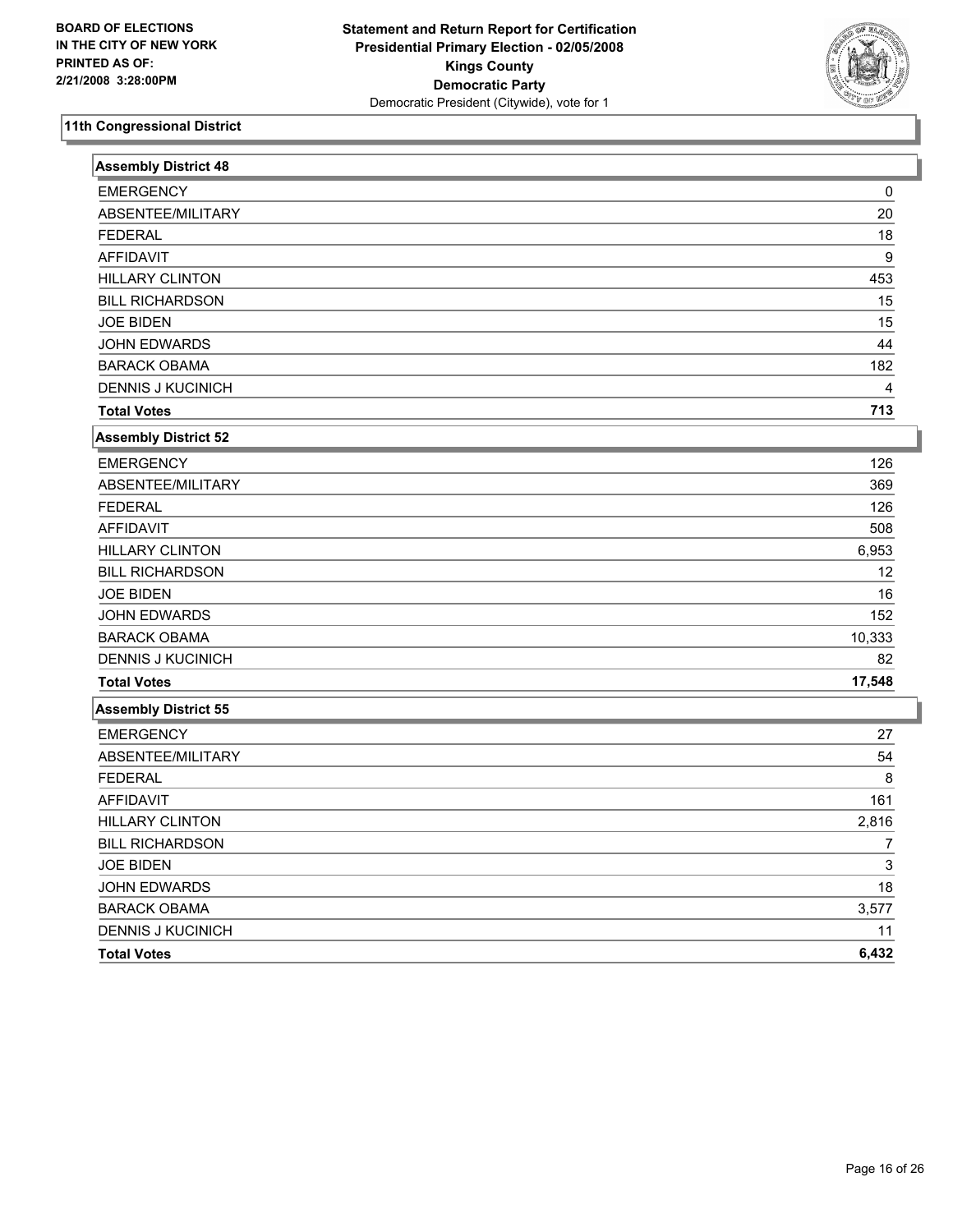

| <b>Assembly District 56</b> |                |
|-----------------------------|----------------|
| <b>EMERGENCY</b>            | 26             |
| ABSENTEE/MILITARY           | 32             |
| <b>FEDERAL</b>              | $\mathbf{0}$   |
| <b>AFFIDAVIT</b>            | 99             |
| <b>HILLARY CLINTON</b>      | 1,197          |
| <b>BILL RICHARDSON</b>      | 5              |
| <b>JOE BIDEN</b>            | 3              |
| <b>JOHN EDWARDS</b>         | 12             |
| <b>BARACK OBAMA</b>         | 1,772          |
| <b>DENNIS J KUCINICH</b>    | 3              |
| <b>Total Votes</b>          | 2,992          |
| <b>Assembly District 57</b> |                |
| <b>EMERGENCY</b>            | 51             |
| ABSENTEE/MILITARY           | 162            |
| <b>FEDERAL</b>              | 37             |
| <b>AFFIDAVIT</b>            | 390            |
| <b>HILLARY CLINTON</b>      | 3,925          |
| <b>BILL RICHARDSON</b>      | 9              |
| <b>JOE BIDEN</b>            | 4              |
| <b>JOHN EDWARDS</b>         | 36             |
| <b>BARACK OBAMA</b>         | 7,389          |
| <b>DENNIS J KUCINICH</b>    | 30             |
| <b>Total Votes</b>          | 11,393         |
| <b>Assembly District 58</b> |                |
| <b>EMERGENCY</b>            | 12             |
| ABSENTEE/MILITARY           | 66             |
| <b>FEDERAL</b>              | $\overline{7}$ |
| <b>AFFIDAVIT</b>            | 212            |
| <b>HILLARY CLINTON</b>      | 4,161          |
| <b>BILL RICHARDSON</b>      | 6              |
| <b>JOE BIDEN</b>            | 5              |
| JOHN EDWARDS                | 16             |
| <b>BARACK OBAMA</b>         | 5,274          |
| <b>DENNIS J KUCINICH</b>    | 13             |
| <b>Total Votes</b>          | 9,475          |
|                             |                |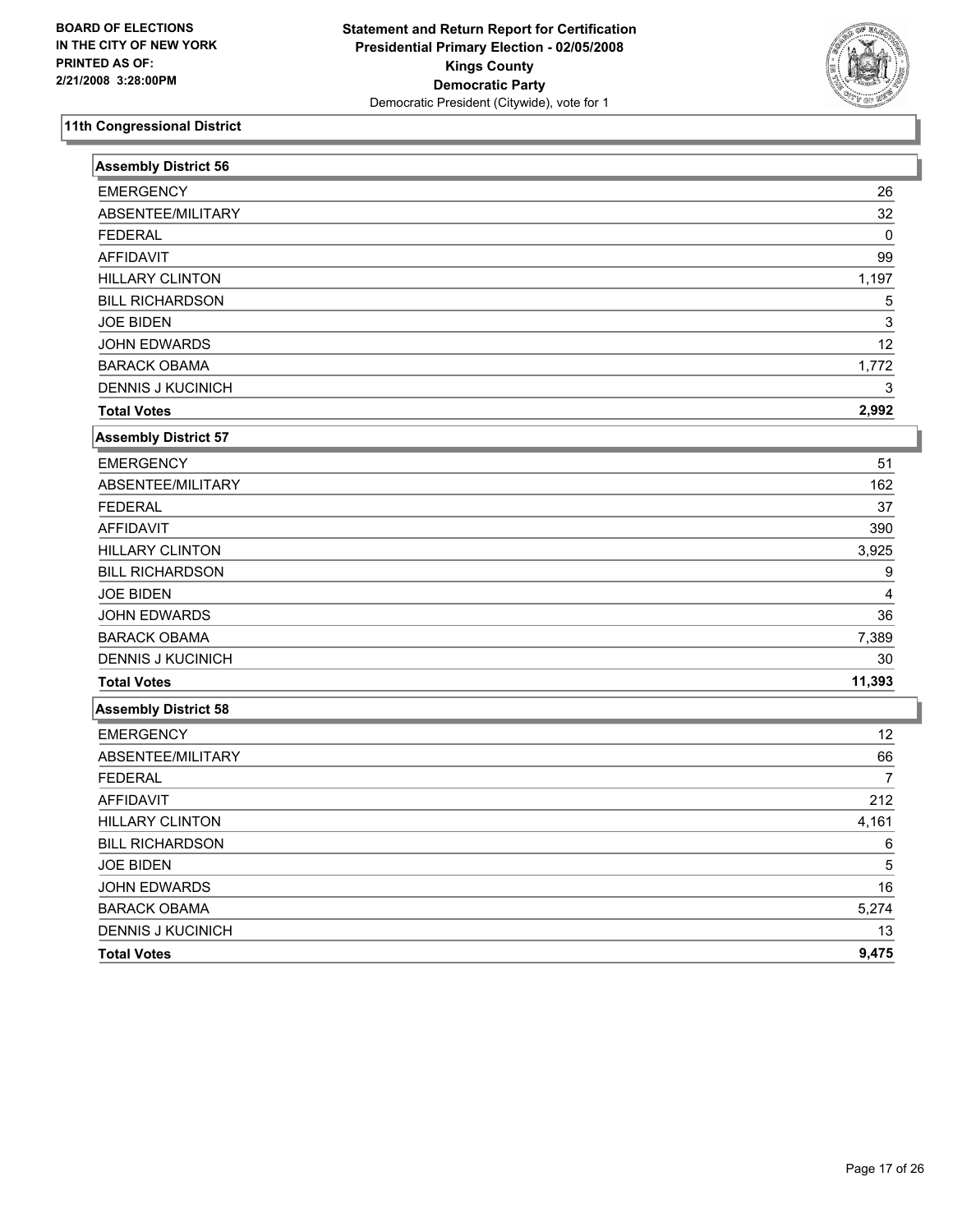

| <b>Total for 11th Congressional District-Kings County</b> |        |
|-----------------------------------------------------------|--------|
| <b>EMERGENCY</b>                                          | 775    |
| ABSENTEE/MILITARY                                         | 1,461  |
| <b>FEDERAL</b>                                            | 315    |
| <b>AFFIDAVIT</b>                                          | 2,636  |
| <b>HILLARY CLINTON</b>                                    | 40,828 |
| <b>BILL RICHARDSON</b>                                    | 128    |
| <b>JOE BIDEN</b>                                          | 116    |
| <b>JOHN EDWARDS</b>                                       | 720    |
| <b>BARACK OBAMA</b>                                       | 53,775 |
| <b>DENNIS J KUCINICH</b>                                  | 288    |
| <b>Total Votes</b>                                        | 95,855 |
|                                                           |        |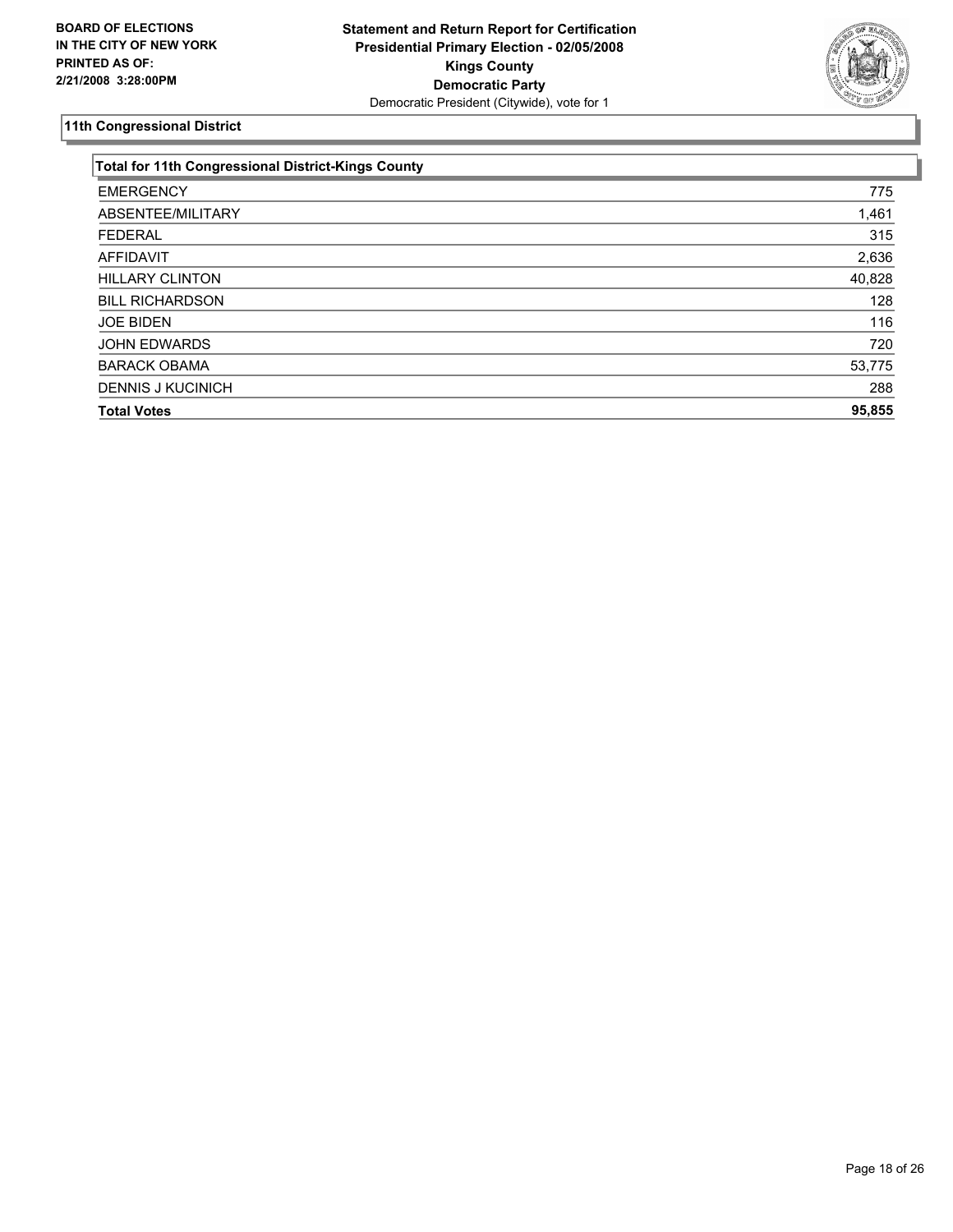

| <b>Assembly District 44</b> |                |
|-----------------------------|----------------|
| <b>EMERGENCY</b>            | 0              |
| ABSENTEE/MILITARY           | $\overline{c}$ |
| <b>FEDERAL</b>              | 0              |
| <b>AFFIDAVIT</b>            | 6              |
| <b>HILLARY CLINTON</b>      | 78             |
| <b>BILL RICHARDSON</b>      | 0              |
| <b>JOE BIDEN</b>            | $\Omega$       |
| <b>JOHN EDWARDS</b>         | 1              |
| <b>BARACK OBAMA</b>         | 107            |
| <b>DENNIS J KUCINICH</b>    | 3              |
| <b>Total Votes</b>          | 189            |
| Assembly District 48        |                |
| <b>EMERGENCY</b>            | 0              |
| ABSENTEE/MILITARY           | 4              |
| <b>FEDERAL</b>              | 5              |
| <b>AFFIDAVIT</b>            | 4              |
| <b>HILLARY CLINTON</b>      | 299            |
| <b>BILL RICHARDSON</b>      | $\Omega$       |
| <b>JOE BIDEN</b>            | $\overline{2}$ |
| <b>JOHN EDWARDS</b>         | 5              |
| <b>BARACK OBAMA</b>         | 92             |
| DENNIS J KUCINICH           | 0              |
| <b>Total Votes</b>          | 398            |
| <b>Assembly District 50</b> |                |
| <b>EMERGENCY</b>            | 101            |
| ABSENTEE/MILITARY           | 72             |
| <b>FEDERAL</b>              | 24             |
| <b>AFFIDAVIT</b>            | 317            |
| <b>HILLARY CLINTON</b>      | 2,972          |
| <b>BILL RICHARDSON</b>      | $\overline{7}$ |
| <b>JOE BIDEN</b>            | 11             |
| JOHN EDWARDS                | 57             |
| <b>BARACK OBAMA</b>         | 3,529          |
| DENNIS J KUCINICH           | 47             |
| <b>Total Votes</b>          | 6,623          |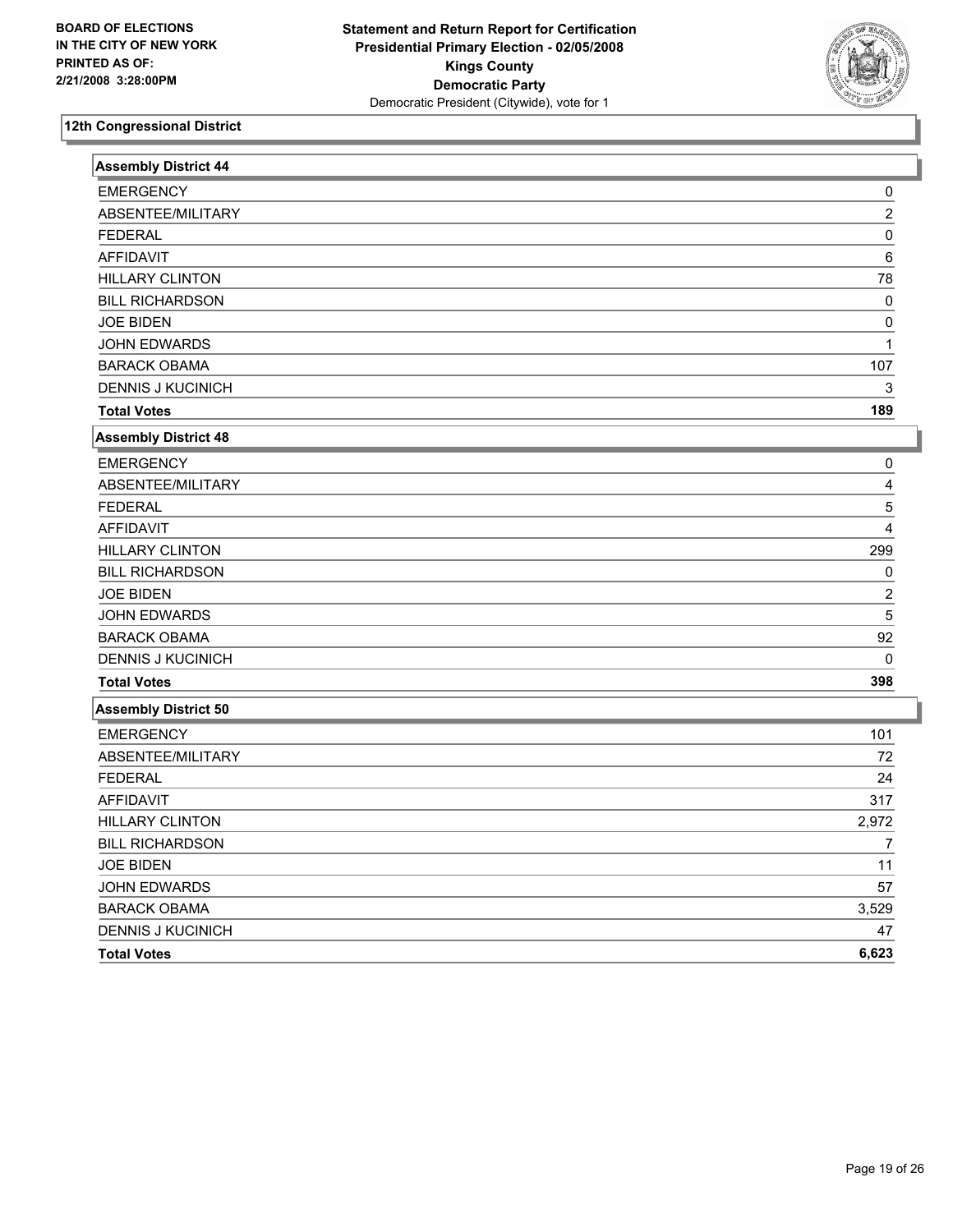

| <b>Assembly District 51</b> |        |
|-----------------------------|--------|
| <b>EMERGENCY</b>            | 39     |
| ABSENTEE/MILITARY           | 98     |
| <b>FEDERAL</b>              | 13     |
| <b>AFFIDAVIT</b>            | 258    |
| <b>HILLARY CLINTON</b>      | 5,222  |
| <b>BILL RICHARDSON</b>      | 36     |
| <b>JOE BIDEN</b>            | 13     |
| <b>JOHN EDWARDS</b>         | 52     |
| <b>BARACK OBAMA</b>         | 2,432  |
| <b>DENNIS J KUCINICH</b>    | 29     |
| <b>Total Votes</b>          | 7,784  |
| <b>Assembly District 52</b> |        |
| <b>EMERGENCY</b>            | 126    |
| ABSENTEE/MILITARY           | 250    |
| <b>FEDERAL</b>              | 81     |
| <b>AFFIDAVIT</b>            | 338    |
| <b>HILLARY CLINTON</b>      | 4,196  |
| <b>BILL RICHARDSON</b>      | 15     |
| <b>JOE BIDEN</b>            | 9      |
| JOHN EDWARDS                | 62     |
| <b>BARACK OBAMA</b>         | 5,206  |
| <b>DENNIS J KUCINICH</b>    | 35     |
| <b>Total Votes</b>          | 9,523  |
| Assembly District 53        |        |
| <b>EMERGENCY</b>            | 2      |
| ABSENTEE/MILITARY           | 99     |
| <b>FEDERAL</b>              | 19     |
| <b>AFFIDAVIT</b>            | 470    |
| <b>HILLARY CLINTON</b>      | 9,441  |
| <b>BILL RICHARDSON</b>      | 29     |
| <b>JOE BIDEN</b>            | 11     |
| <b>JOHN EDWARDS</b>         | 40     |
| <b>BARACK OBAMA</b>         | 3,935  |
| <b>DENNIS J KUCINICH</b>    | 40     |
| <b>Total Votes</b>          | 13,496 |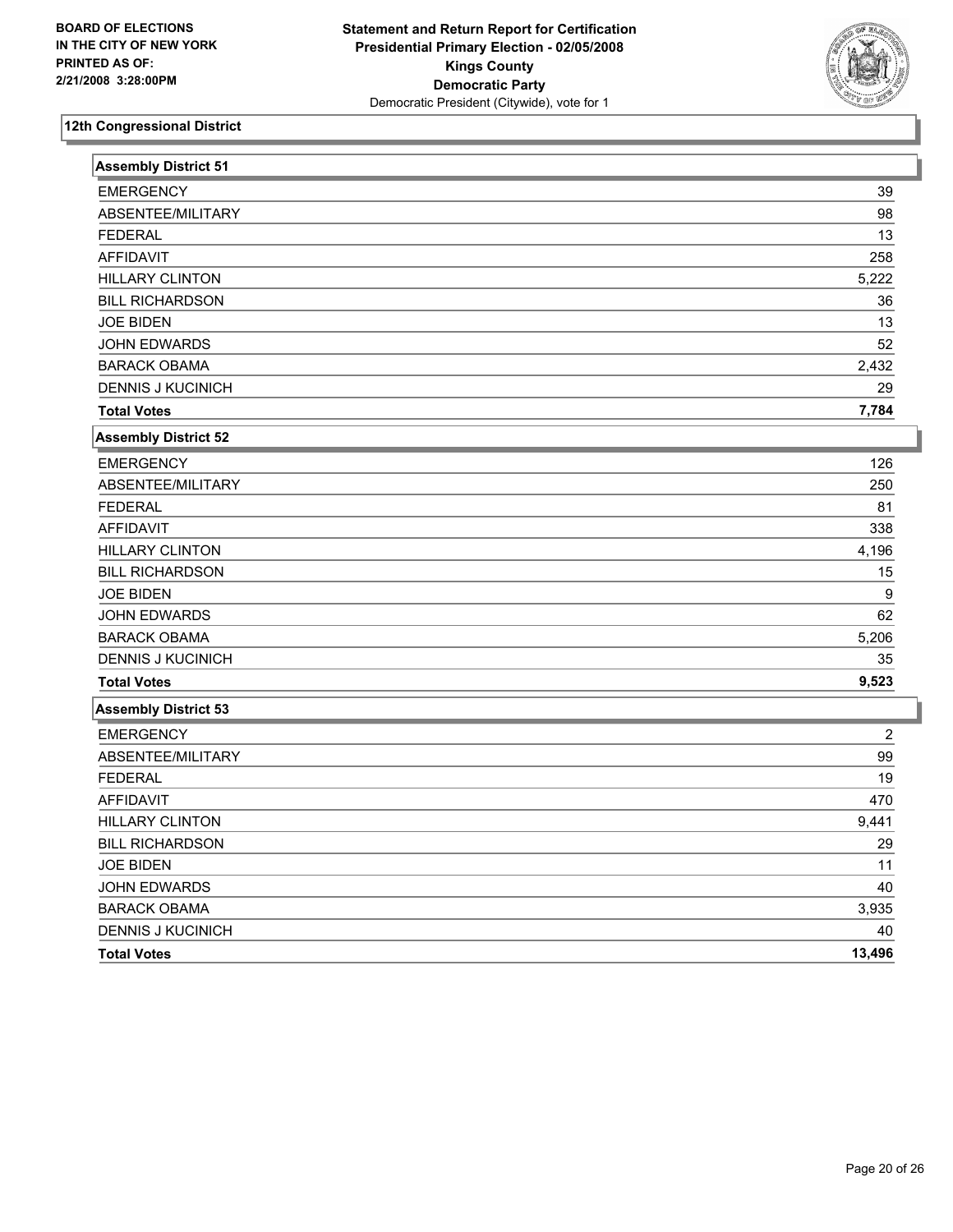

| <b>Assembly District 54</b> |          |
|-----------------------------|----------|
| <b>EMERGENCY</b>            | 75       |
| ABSENTEE/MILITARY           | 28       |
| <b>FEDERAL</b>              | 5        |
| <b>AFFIDAVIT</b>            | 249      |
| <b>HILLARY CLINTON</b>      | 4,602    |
| <b>BILL RICHARDSON</b>      | 15       |
| <b>JOE BIDEN</b>            | 4        |
| <b>JOHN EDWARDS</b>         | 10       |
| <b>BARACK OBAMA</b>         | 2,290    |
| <b>DENNIS J KUCINICH</b>    | 12       |
| <b>Total Votes</b>          | 6,933    |
| <b>Assembly District 55</b> |          |
| <b>EMERGENCY</b>            | 0        |
| ABSENTEE/MILITARY           | 0        |
| <b>FEDERAL</b>              | 0        |
| <b>AFFIDAVIT</b>            | 4        |
| <b>HILLARY CLINTON</b>      | 45       |
| <b>BILL RICHARDSON</b>      | $\Omega$ |
| <b>JOE BIDEN</b>            | 0        |
| <b>JOHN EDWARDS</b>         | 0        |
| <b>BARACK OBAMA</b>         | 29       |
| <b>DENNIS J KUCINICH</b>    | 0        |
| <b>Total Votes</b>          | 74       |
| <b>Assembly District 56</b> |          |
| <b>EMERGENCY</b>            | 0        |
| ABSENTEE/MILITARY           | 6        |
| <b>FEDERAL</b>              | 0        |
| <b>AFFIDAVIT</b>            | 14       |
| <b>HILLARY CLINTON</b>      | 304      |
| <b>BILL RICHARDSON</b>      | 3        |
| <b>JOE BIDEN</b>            | 1        |
| JOHN EDWARDS                | 0        |
| <b>BARACK OBAMA</b>         | 298      |
| <b>DENNIS J KUCINICH</b>    |          |
| <b>Total Votes</b>          | 607      |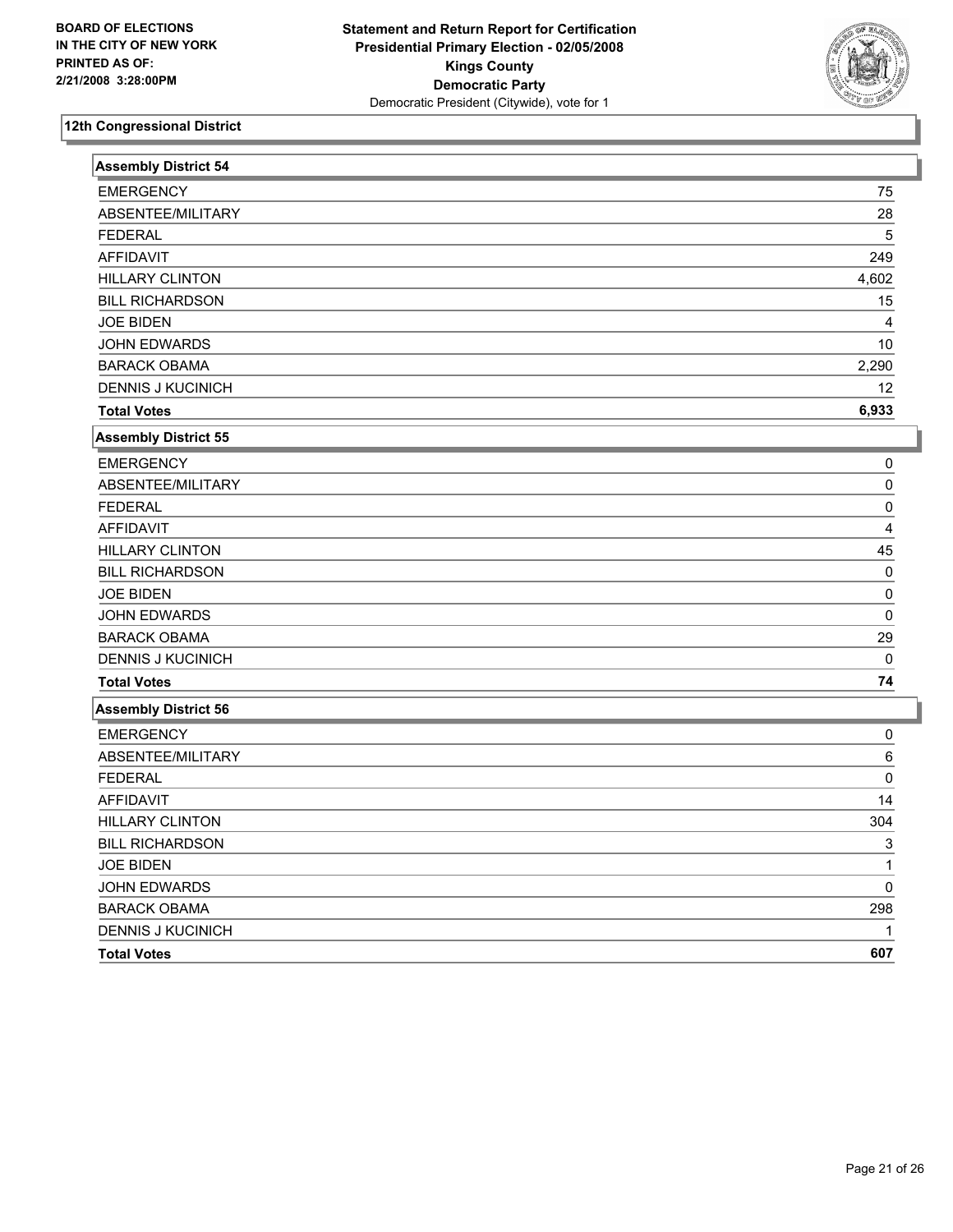

| <b>Total for 12th Congressional District-Kings County</b> |        |
|-----------------------------------------------------------|--------|
| <b>EMERGENCY</b>                                          | 343    |
| ABSENTEE/MILITARY                                         | 559    |
| <b>FEDERAL</b>                                            | 147    |
| <b>AFFIDAVIT</b>                                          | 1,660  |
| <b>HILLARY CLINTON</b>                                    | 27,159 |
| <b>BILL RICHARDSON</b>                                    | 105    |
| <b>JOE BIDEN</b>                                          | 51     |
| <b>JOHN EDWARDS</b>                                       | 227    |
| <b>BARACK OBAMA</b>                                       | 17,918 |
| <b>DENNIS J KUCINICH</b>                                  | 167    |
| <b>Total Votes</b>                                        | 45,627 |
|                                                           |        |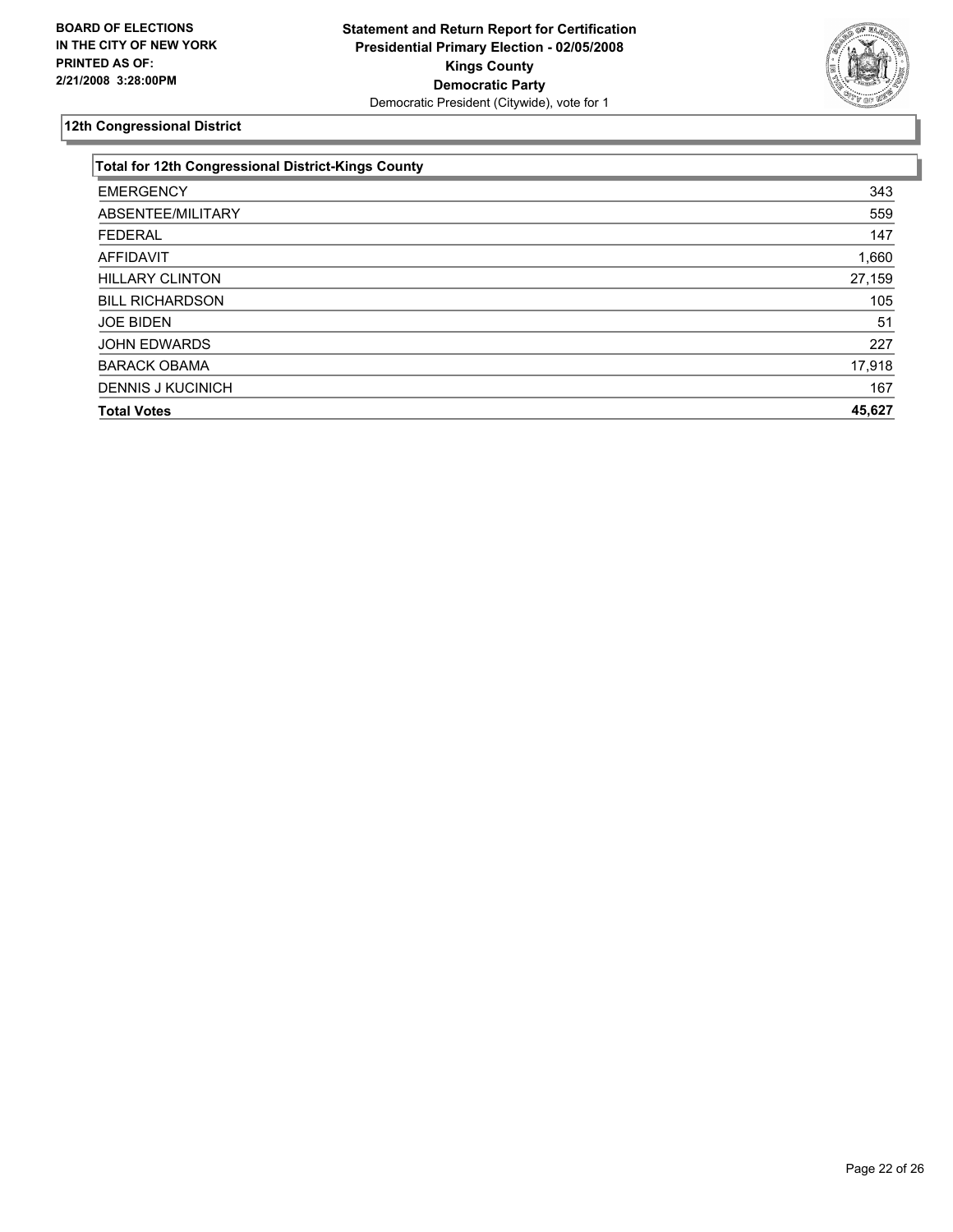

| <b>Assembly District 45</b> |                |
|-----------------------------|----------------|
| <b>EMERGENCY</b>            | 0              |
| ABSENTEE/MILITARY           | 3              |
| <b>FEDERAL</b>              | 0              |
| <b>AFFIDAVIT</b>            | 1              |
| <b>HILLARY CLINTON</b>      | 138            |
| <b>BILL RICHARDSON</b>      | $\Omega$       |
| <b>JOE BIDEN</b>            | $\overline{2}$ |
| JOHN EDWARDS                | 4              |
| <b>BARACK OBAMA</b>         | 40             |
| <b>DENNIS J KUCINICH</b>    | $\mathbf{0}$   |
| <b>Total Votes</b>          | 184            |
| <b>Assembly District 46</b> |                |
| <b>EMERGENCY</b>            | 7              |
| ABSENTEE/MILITARY           | 72             |
| <b>FEDERAL</b>              | 8              |
| <b>AFFIDAVIT</b>            | 66             |
| <b>HILLARY CLINTON</b>      | 1,896          |
| <b>BILL RICHARDSON</b>      | 9              |
| <b>JOE BIDEN</b>            | 11             |
| <b>JOHN EDWARDS</b>         | 48             |
| <b>BARACK OBAMA</b>         | 957            |
| <b>DENNIS J KUCINICH</b>    | 20             |
| <b>Total Votes</b>          | 2,941          |
| <b>Assembly District 47</b> |                |
| <b>EMERGENCY</b>            | 2              |
| ABSENTEE/MILITARY           | 82             |
| <b>FEDERAL</b>              | 4              |
| <b>AFFIDAVIT</b>            | 30             |
| <b>HILLARY CLINTON</b>      | 1,709          |
| <b>BILL RICHARDSON</b>      | $10$           |
| <b>JOE BIDEN</b>            | 5              |
| <b>JOHN EDWARDS</b>         | 60             |
| <b>BARACK OBAMA</b>         | 422            |
| <b>DENNIS J KUCINICH</b>    |                |
| <b>Total Votes</b>          | 2,214          |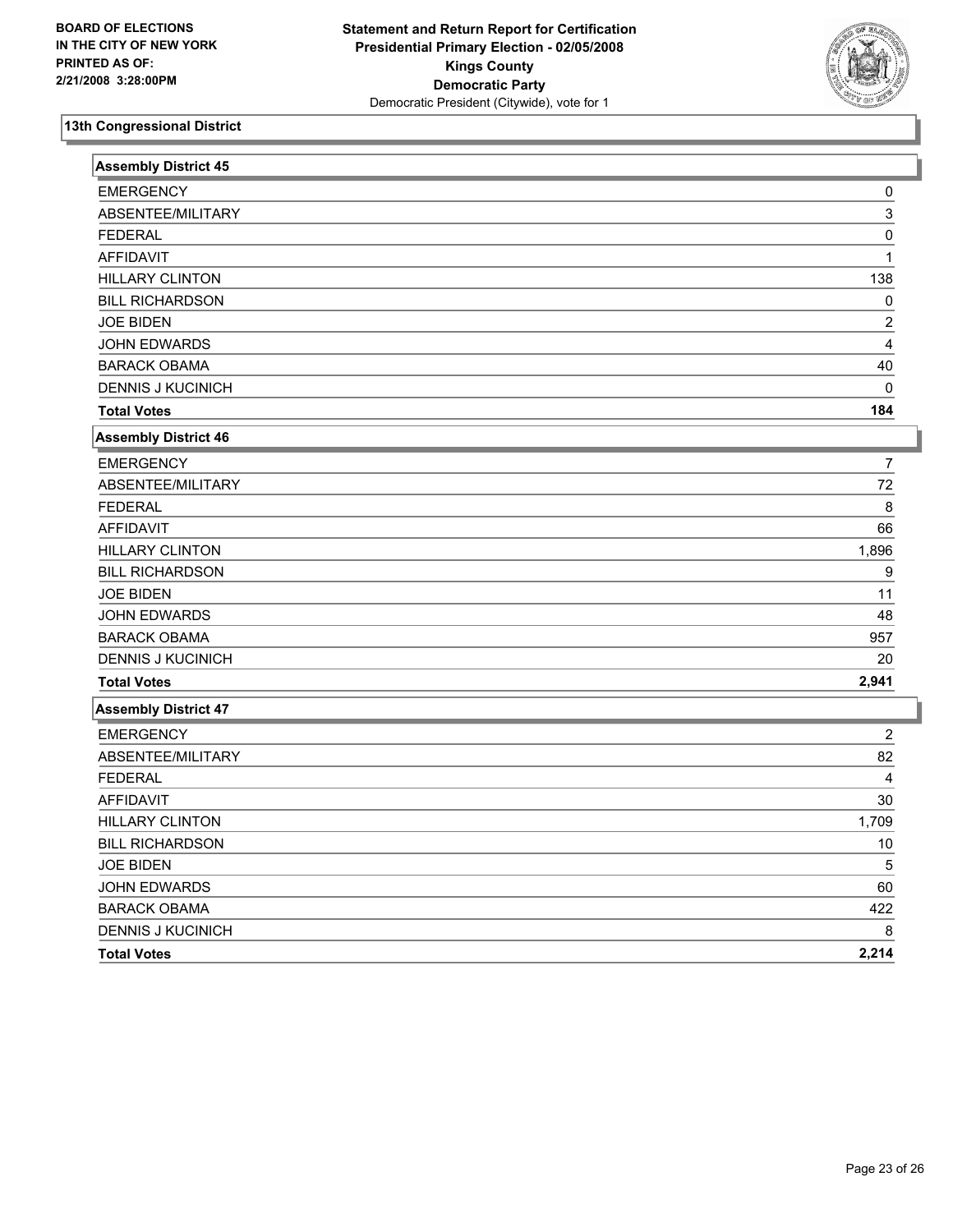

| <b>Assembly District 48</b> |                |
|-----------------------------|----------------|
| <b>EMERGENCY</b>            | 0              |
| ABSENTEE/MILITARY           | 15             |
| <b>FEDERAL</b>              | $\,6\,$        |
| <b>AFFIDAVIT</b>            | 16             |
| <b>HILLARY CLINTON</b>      | 727            |
| <b>BILL RICHARDSON</b>      | 3              |
| <b>JOE BIDEN</b>            | 4              |
| <b>JOHN EDWARDS</b>         | 22             |
| <b>BARACK OBAMA</b>         | 336            |
| <b>DENNIS J KUCINICH</b>    | 5              |
| <b>Total Votes</b>          | 1,097          |
| <b>Assembly District 49</b> |                |
| <b>EMERGENCY</b>            | 0              |
| ABSENTEE/MILITARY           | 63             |
| <b>FEDERAL</b>              | 6              |
| <b>AFFIDAVIT</b>            | 45             |
| <b>HILLARY CLINTON</b>      | 1,793          |
| <b>BILL RICHARDSON</b>      | 9              |
| <b>JOE BIDEN</b>            | 12             |
| <b>JOHN EDWARDS</b>         | 49             |
| <b>BARACK OBAMA</b>         | 525            |
| <b>DENNIS J KUCINICH</b>    | 9              |
| <b>Total Votes</b>          | 2,397          |
| <b>Assembly District 51</b> |                |
| <b>EMERGENCY</b>            | 3              |
| ABSENTEE/MILITARY           |                |
| <b>FEDERAL</b>              | 1              |
| <b>AFFIDAVIT</b>            | $\overline{c}$ |
| <b>HILLARY CLINTON</b>      | 42             |
| <b>BILL RICHARDSON</b>      | 0              |
| <b>JOE BIDEN</b>            | 0              |
| <b>JOHN EDWARDS</b>         | 0              |
| <b>BARACK OBAMA</b>         | 29             |
| <b>DENNIS J KUCINICH</b>    | 0              |
| <b>Total Votes</b>          | 71             |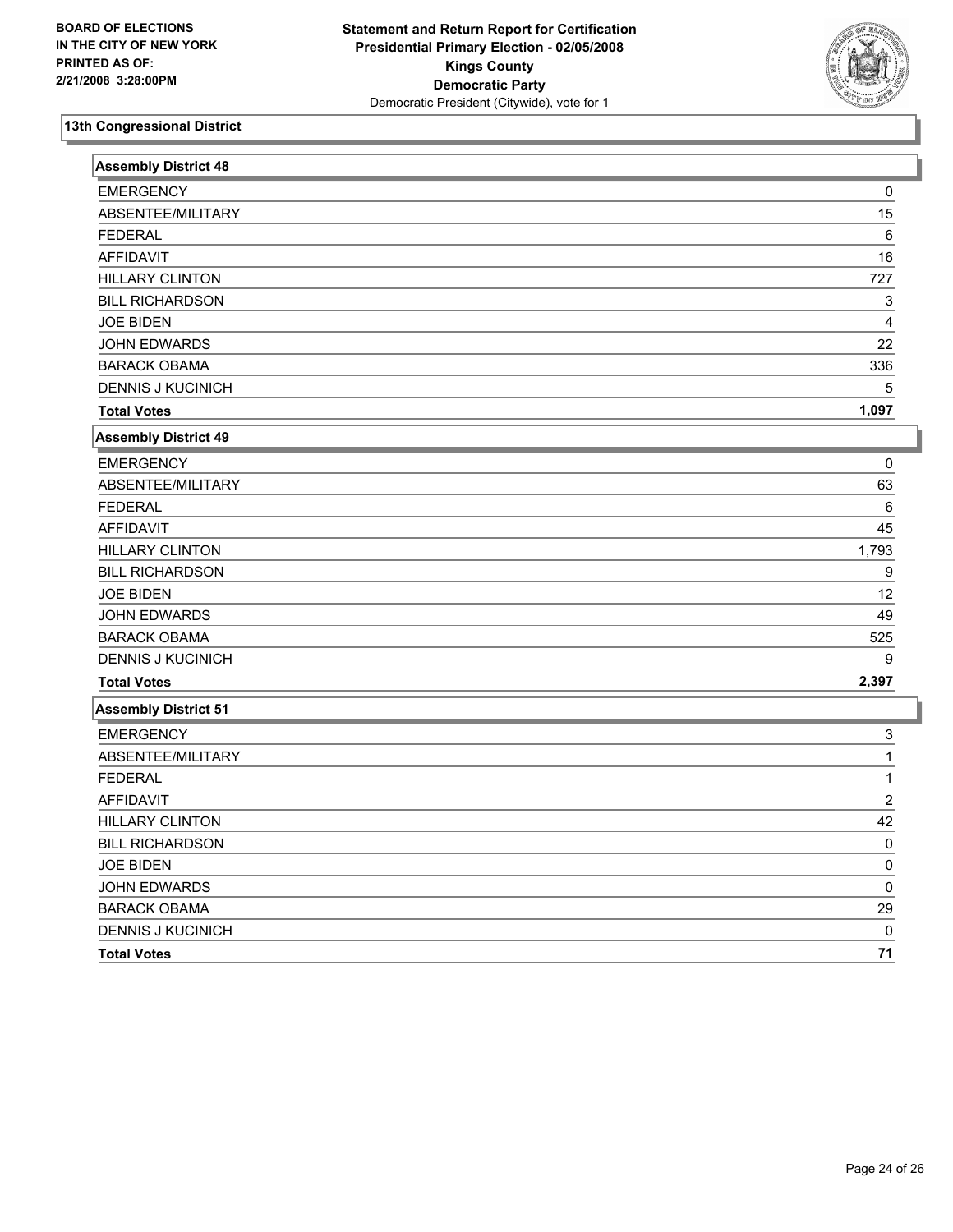

| <b>Assembly District 60</b>                               |        |
|-----------------------------------------------------------|--------|
| <b>EMERGENCY</b>                                          | 7      |
| ABSENTEE/MILITARY                                         | 84     |
| <b>FEDERAL</b>                                            | 19     |
| <b>AFFIDAVIT</b>                                          | 66     |
| <b>HILLARY CLINTON</b>                                    | 1,900  |
| <b>BILL RICHARDSON</b>                                    | 7      |
| <b>JOE BIDEN</b>                                          | 9      |
| <b>JOHN EDWARDS</b>                                       | 65     |
| <b>BARACK OBAMA</b>                                       | 1,242  |
| <b>DENNIS J KUCINICH</b>                                  | 18     |
| <b>Total Votes</b>                                        | 3,241  |
| <b>Total for 13th Congressional District-Kings County</b> |        |
| <b>EMERGENCY</b>                                          | 19     |
| ABSENTEE/MILITARY                                         | 320    |
| <b>FEDERAL</b>                                            | 44     |
| <b>AFFIDAVIT</b>                                          | 226    |
| <b>HILLARY CLINTON</b>                                    | 8,205  |
| <b>BILL RICHARDSON</b>                                    | 38     |
| <b>JOE BIDEN</b>                                          | 43     |
| <b>JOHN EDWARDS</b>                                       | 248    |
| <b>BARACK OBAMA</b>                                       | 3,551  |
| <b>DENNIS J KUCINICH</b>                                  | 60     |
| <b>Total Votes</b>                                        | 12,145 |